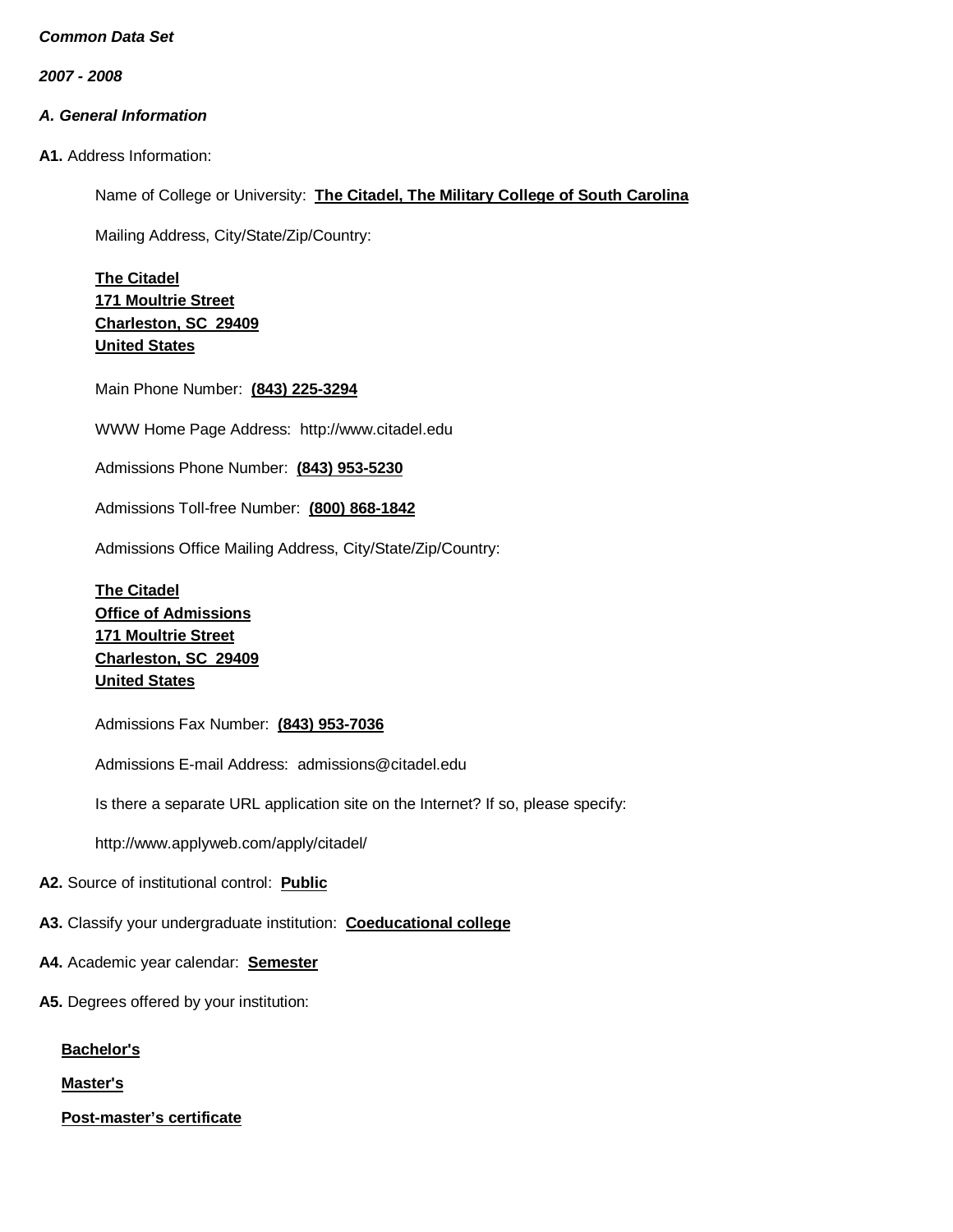# *B. Enrollment and Persistence*

**B1.** Institutional Enrollment Men and Women: Provide numbers of students for each of the following categories as of the institution's official fall reporting date or as of October 15, 2007.

|                                                        |             | <b>FULL-TIME</b> |             | <b>PART-TIME</b> |
|--------------------------------------------------------|-------------|------------------|-------------|------------------|
|                                                        | Men         | Women            | Men         | Women            |
| <b>Undergraduates</b>                                  |             |                  |             |                  |
| Degree-seeking, first-time freshmen                    | 582         | 39               | 0           | 0                |
| Other first-year, degree-seeking                       | 49          | 3                | 3           | $\mathbf{1}$     |
| All other degree-seeking                               | 1,358       | 94               | 64          | 16               |
| Total degree-seeking                                   | 1,989       | 136              | 67          | 17               |
| All other undergraduates enrolled in<br>credit courses | $\mathbf 0$ | $\mathbf 0$      | 8           | 31               |
| <b>Total undergraduates</b>                            | 1,989       | 136              | 75          | 48               |
| <b>First-professional</b>                              |             |                  |             |                  |
| First-time, first-professional students                | $\mathbf 0$ | $\mathbf 0$      | $\mathbf 0$ | $\mathsf 0$      |
| All other first-professionals                          | $\mathbf 0$ | $\mathbf 0$      | 0           | 0                |
| <b>Total first-professional</b>                        | $\mathbf 0$ | $\mathbf 0$      | 0           | $\pmb{0}$        |
| <b>Graduate</b>                                        |             |                  |             |                  |
| Degree-seeking, first-time                             | 19          | 43               | 66          | 79               |
| All other degree-seeking                               | 38          | 71               | 205         | 311              |
| All other graduates enrolled in credit<br>courses      | 1           | $\overline{2}$   | 40          | 177              |
| <b>Total graduate</b>                                  | 58          | 116              | 311         | 567              |

Total all undergraduates: **2,248**

Total all graduate and professional students: **1,052**

GRAND TOTAL ALL STUDENTS: **3,300**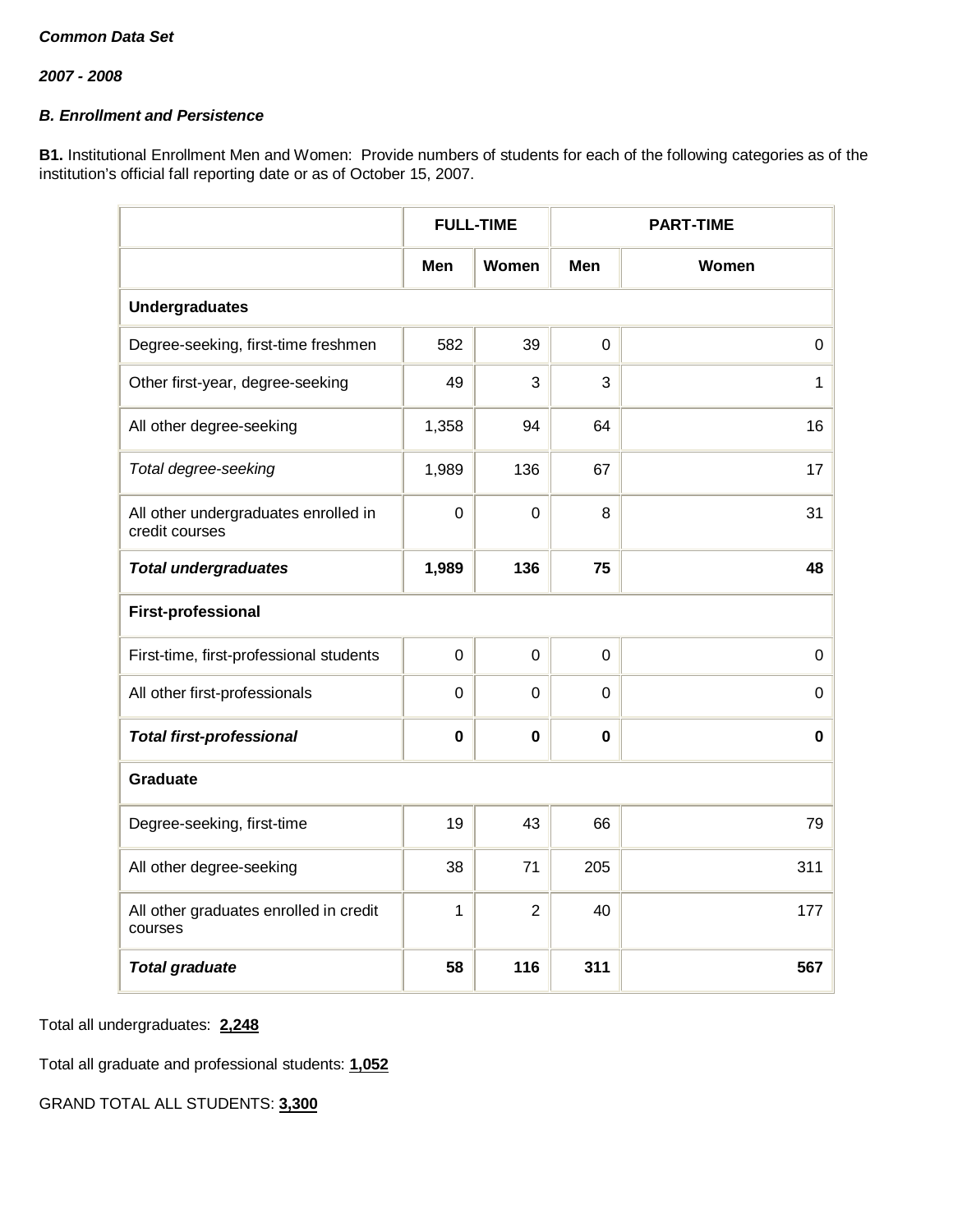# *2007 - 2008*

**B2.** Enrollment by Racial/Ethnic Category: Provide numbers of undergraduate students for each of the following categories as of the institution's official fall reporting date or as of October 15, 2007.

|                                   | <b>Degree-seeking First-time First</b><br>year | Degree-seeking<br><b>Undergraduates</b> |
|-----------------------------------|------------------------------------------------|-----------------------------------------|
| Nonresident aliens                | 10                                             | 38                                      |
| Black, non-Hispanic               | 43                                             | 150                                     |
| American Indian or Alaskan Native | 5                                              | 10 <sup>1</sup>                         |
| Asian or Pacific Islander         | 20                                             | 64                                      |
| Hispanic                          | 32                                             | 100                                     |
| White, non-Hispanic               | 507                                            | 1,843                                   |
| Race/ethnicity unknown            | 4                                              | 4                                       |
| <b>Total</b>                      | 621                                            | 2,209                                   |

### **Persistence**

**B3.** Number of degrees awarded by your institution from July 1, 2006, to June 30, 2007:

Bachelor's degrees: **510**

Master's degrees: **278**

Post-master's certificates: **18**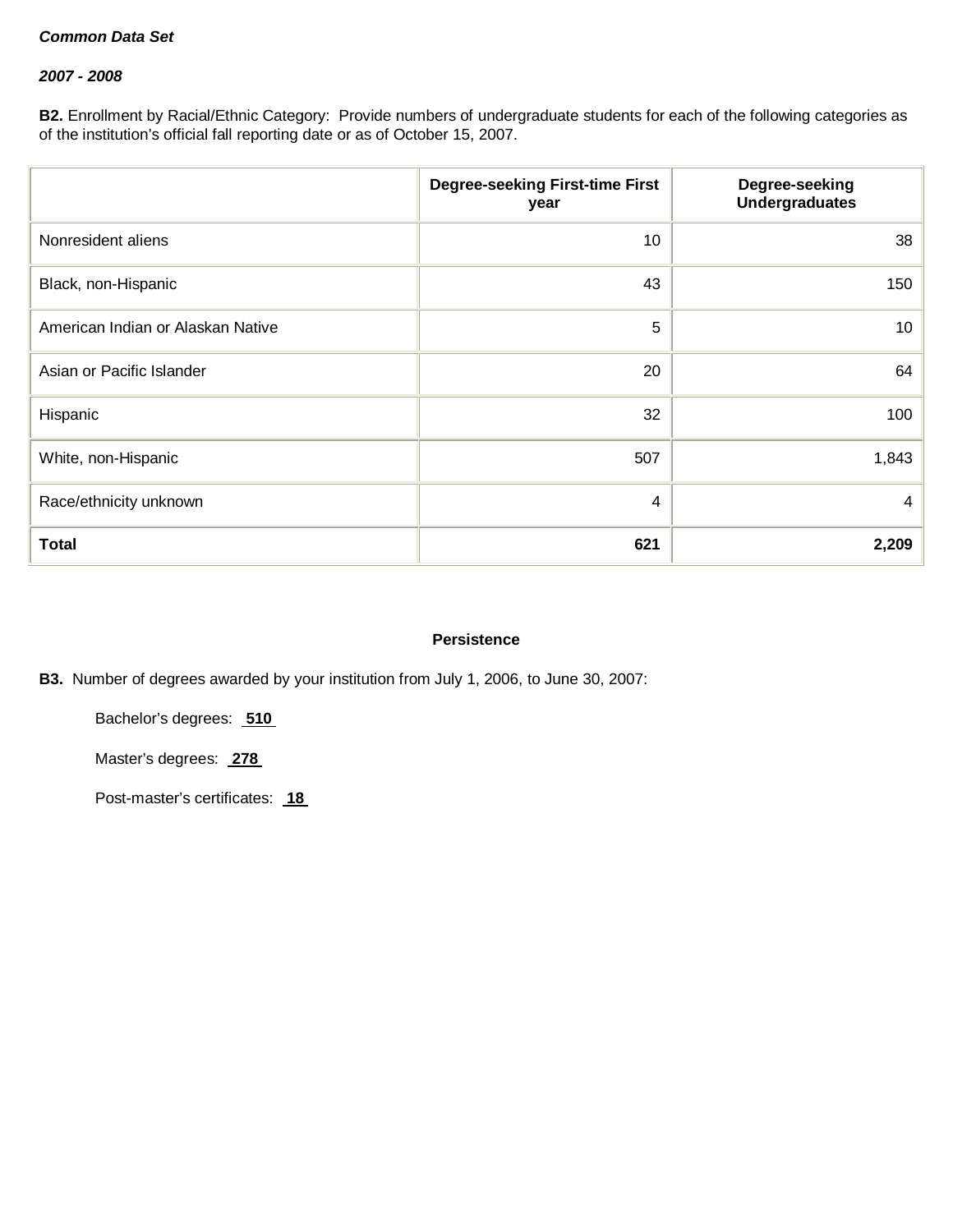#### **Graduation Rates**

The items in this section correspond to data elements collected by the IPEDS Web-based Data Collection System's Graduation Rate Survey (GRS). For complete instructions and definitions of data elements, see the IPEDS GRS instructions and glossary on the 2007 Web-based survey.

## **For Bachelor's or Equivalent Programs**

Report for the cohort of full-time first-time bachelor's (or equivalent) degree-seeking undergraduate students who entered in fall 2000. Include in the cohort those who entered your institution during the summer term preceding fall 2000.

**B4.** Initial 2000 cohort of first-time, full-time bachelor's (or equivalent) degree-seeking undergraduate students; total all students: **553**

**B5.** Of the initial 2000 cohort, how many did not persist and did not graduate for the following reasons: deceased, permanently disabled, armed forces, foreign aid service of the federal government, or official church missions; total allowable exclusions: **2**

**B6.** Final 2000 cohort, after adjusting for allowable exclusions: **551** (Subtract question B5 from question B4)

**B7.** Of the initial 2000 cohort, how many completed the program in four years or less (by August 31, 2004): **344**

**B8.** Of the initial 2000 cohort, how many completed the program in more than four years but in five years or less (after August 31, 2004 and by August 31, 2005): **38**

**B9.** Of the initial 2000 cohort, how many completed the program in more than five years but in six years or less (after August 31, 2005 and by August 31, 2006): **11**

**B10**. Total graduating within six years (sum of questions B7, B8, and B9): **393**

**B11.** Six-year graduation rate for 2000 cohort (question B10 divided by question B6): **71 %**

#### **Retention Rates**

Report for the cohort of all full-time, first-time bachelor's (or equivalent) degree-seeking undergraduate students who entered in fall 2006 (or the preceding summer term). The initial cohort may be adjusted for students who departed for the following reasons: death, permanent disability, or service in the armed forces, foreign aid service of the federal government or official church missions. No other adjustments to the initial cohort should be made.

**B22.** For the cohort of all full-time bachelor's (or equivalent) degree-seeking undergraduate students who entered your institution as freshmen in fall 2006 (or the preceding summer term), what percentage was enrolled at your institution as of the date your institution calculates its official enrollment in fall 2007? **81 %**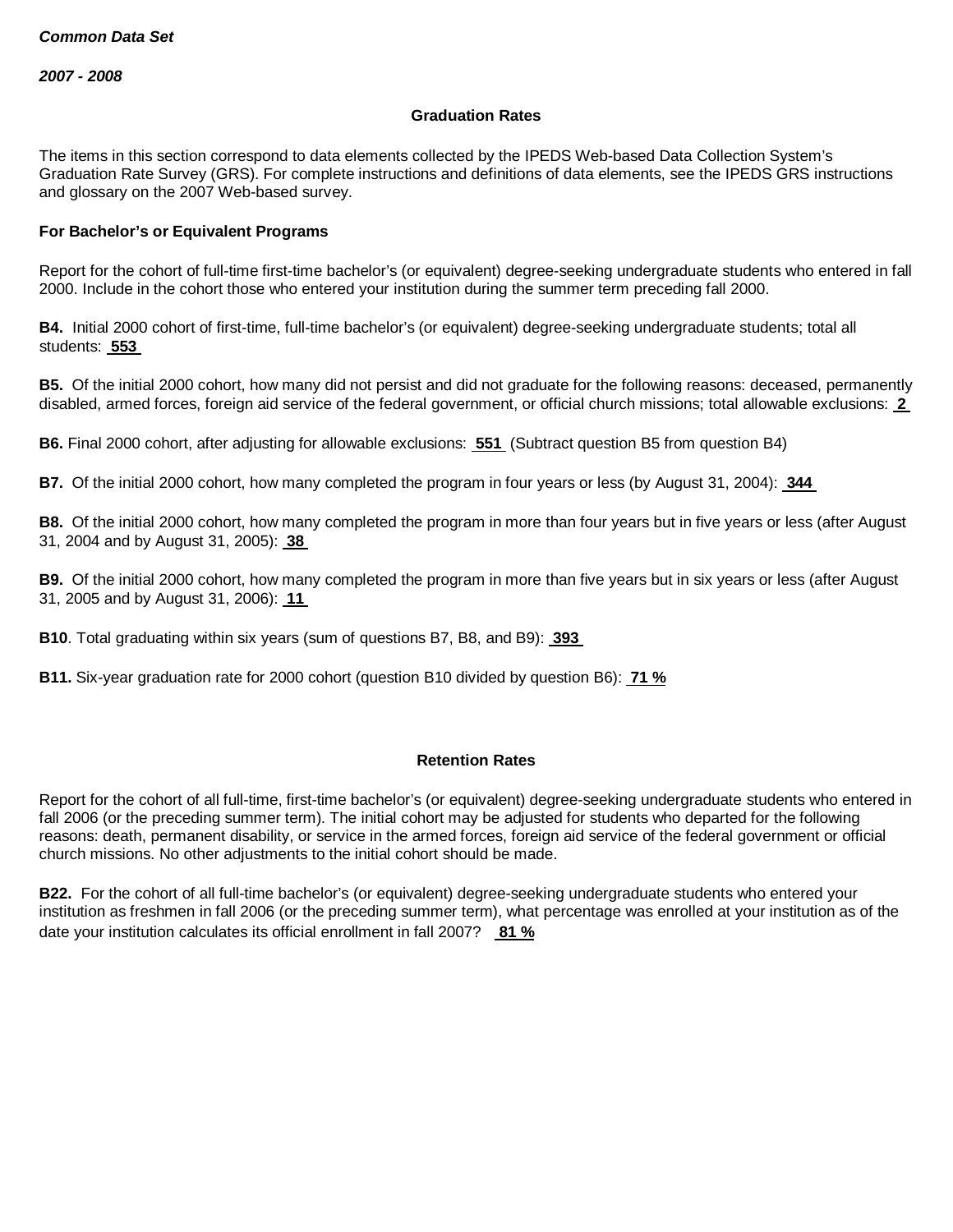# *C. First-Time, First-Year (Freshman) Admission*

### **Applications**

**C1.** First-time, first-year (freshman) students**:** Provide the number of degree-seeking, first-time, first-year students who applied, were admitted, and enrolled (full- or part-time) in fall 2007. Include early decision, early action, and students who began studies during summer in this cohort. Applicants should include only those students who fulfilled the requirements for consideration for admission (i.e., who completed actionable applications) and who have been notified of one of the following actions: admission, nonadmission, placement on waiting list, or application withdrawn (by applicant or institution). Admitted applicants should include wait-listed students who were subsequently offered admission.

Total first-time, first-year (freshman) men who applied: **1,817**

Total first-time, first-year (freshman) women who applied: **264**

Total first-time, first-year (freshman) men who were admitted: **1,448**

Total first-time, first-year (freshman) women who were admitted: **181**

Total full-time, first-time, first-year (freshman) men who enrolled: **582**

Total part-time, first-time, first-year (freshman) men who enrolled: **0**

Total full-time, first-time, first-year (freshman) women who enrolled: **39**

Total part-time, first-time, first-year (freshman) women who enrolled: **0**

**C2.** Freshman wait-listed students (students who met admission requirements but whose final admission was contingent on space availability):

Do you have a policy of placing students on a waiting list? **Yes**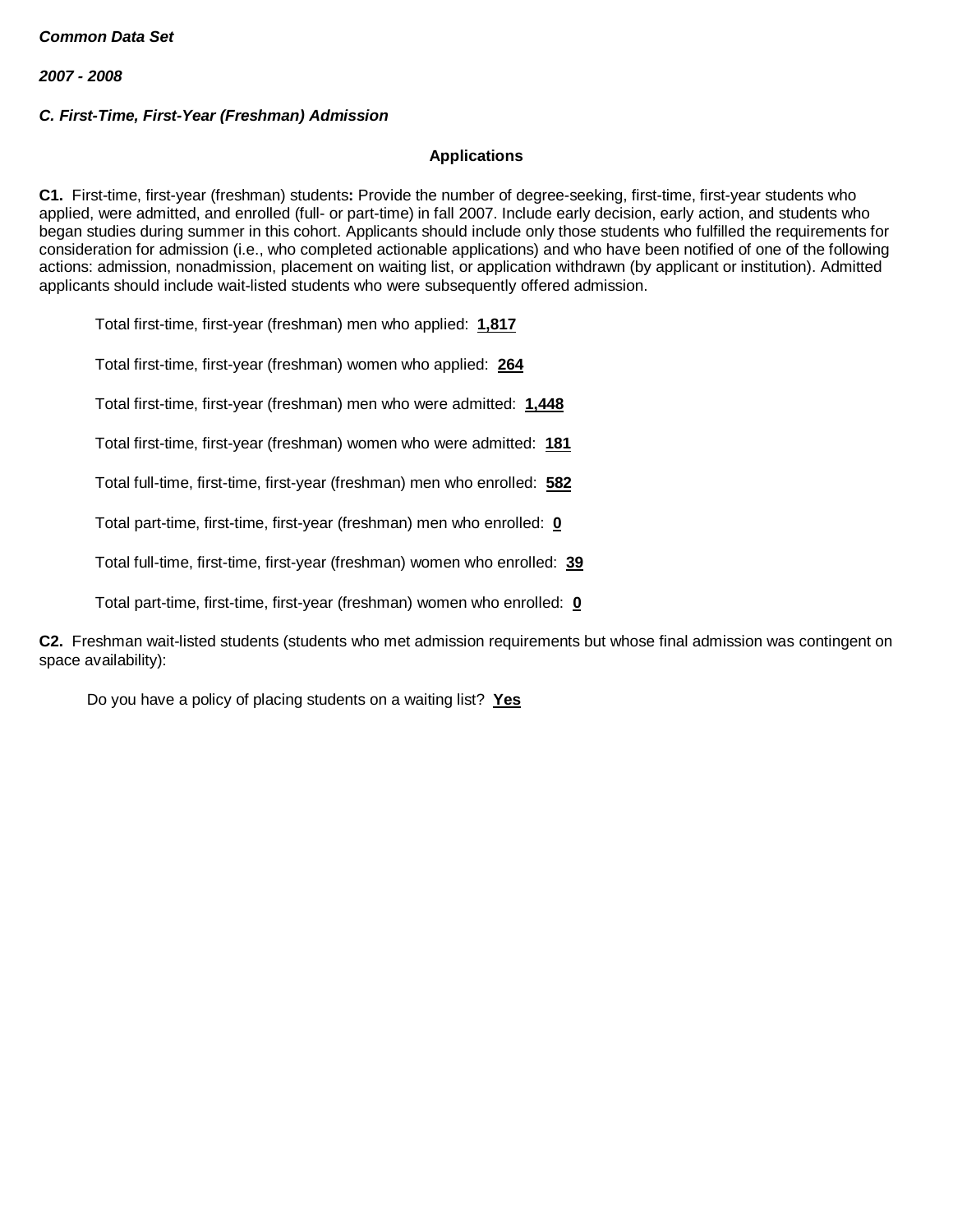## **Admission Requirements**

**C3.** High school completion requirement:

Check the appropriate box to identify your high school completion requirement for degree-seeking entering students:

## **High school diploma is required and GED is accepted**

**C4.** Does your institution require or recommend a general college-preparatory program for degree-seeking students?

### **Require**

**C5.** Distribution of high school units required and/or recommended: Specify the distribution of academic high school course units required and/or recommended of all or most degree-seeking students using Carnegie units (one unit equals one year of study or its equivalent). If you use a different system for calculating units, please convert.

|                                  | <b>Units Required</b> | <b>Units Recommended</b> |
|----------------------------------|-----------------------|--------------------------|
| Total academic units             | 20                    |                          |
| English                          | 4                     |                          |
| Mathematics                      | 3                     | 4                        |
| Science                          | 3                     |                          |
| Of these, units that must be lab | 3                     |                          |
| Foreign language                 | $\overline{2}$        |                          |
| Social studies                   | $\overline{2}$        |                          |
| History                          |                       |                          |
| Academic electives               | $\overline{4}$        |                          |
| Other: PE or ROTC                |                       |                          |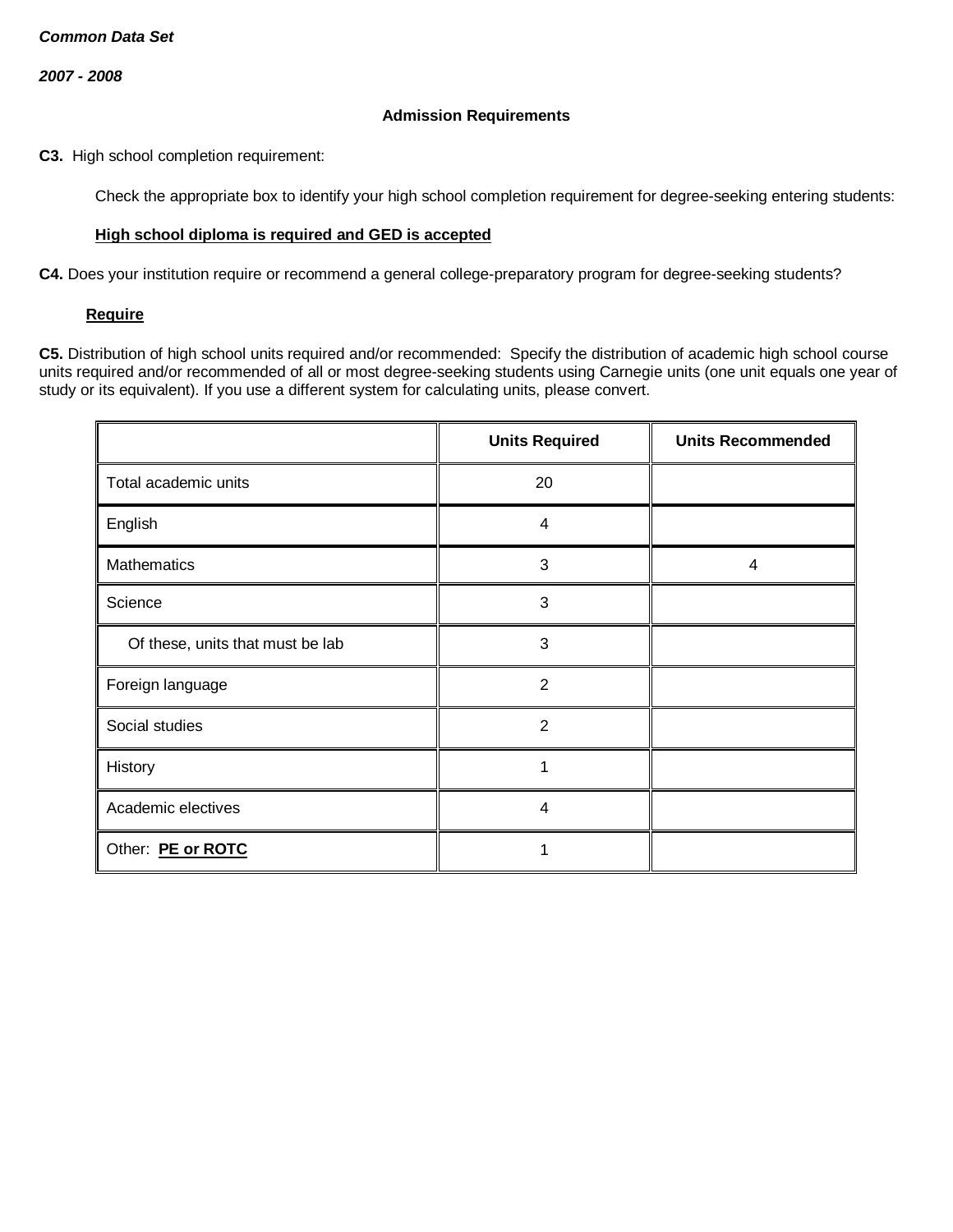# **Basis for Selection**

**C6.** Do you have an open admission policy, under which virtually all secondary school graduates or students with GED equivalency diplomas are admitted without regard to academic record, test scores, or other qualifications? **No**

**C7.** Relative importance of each of the following academic and nonacademic factors in your first-time, first-year, degreeseeking (freshman) admission decisions.

|                                   | <b>Very Important</b>     | Important                 | <b>Considered</b>         | <b>Not</b><br><b>Considered</b> |  |
|-----------------------------------|---------------------------|---------------------------|---------------------------|---------------------------------|--|
| <b>Academic</b>                   |                           |                           |                           |                                 |  |
| Rigor of secondary school record  |                           | $\pmb{\mathsf{X}}$        |                           |                                 |  |
| Class rank                        |                           |                           | $\boldsymbol{\mathsf{X}}$ |                                 |  |
| Academic GPA                      | $\boldsymbol{\mathsf{X}}$ |                           |                           |                                 |  |
| Standardized test scores          | $\boldsymbol{\mathsf{X}}$ |                           |                           |                                 |  |
| <b>Application Essay</b>          |                           |                           |                           | $\boldsymbol{\mathsf{X}}$       |  |
| Recommendation                    |                           |                           | $\pmb{\chi}$              |                                 |  |
|                                   |                           |                           |                           |                                 |  |
| <b>Nonacademic</b>                |                           |                           |                           |                                 |  |
| Interview                         |                           |                           | $\pmb{\chi}$              |                                 |  |
| <b>Extracurricular activities</b> |                           | $\pmb{\mathsf{X}}$        |                           |                                 |  |
| Talent/ability                    |                           | $\pmb{\mathsf{X}}$        |                           |                                 |  |
| Character/personal qualities      |                           | $\boldsymbol{\mathsf{X}}$ |                           |                                 |  |
| First generation                  |                           |                           | $\boldsymbol{\mathsf{X}}$ |                                 |  |
| Alumni/ae relation                |                           |                           | $\boldsymbol{\mathsf{X}}$ |                                 |  |
| Geographical residence            |                           |                           | $\boldsymbol{\mathsf{X}}$ |                                 |  |
| State residency                   |                           | $\pmb{\chi}$              |                           |                                 |  |
| Religious affiliation/commitment  |                           |                           |                           | $\pmb{\mathsf{X}}$              |  |
| Racial/ethnic status              |                           |                           |                           | $\pmb{\mathsf{X}}$              |  |
| Volunteer work                    |                           |                           | $\pmb{\mathsf{X}}$        |                                 |  |
| Work experience                   |                           |                           |                           | $\boldsymbol{\mathsf{X}}$       |  |
| Level of applicant's interest     | X                         |                           |                           |                                 |  |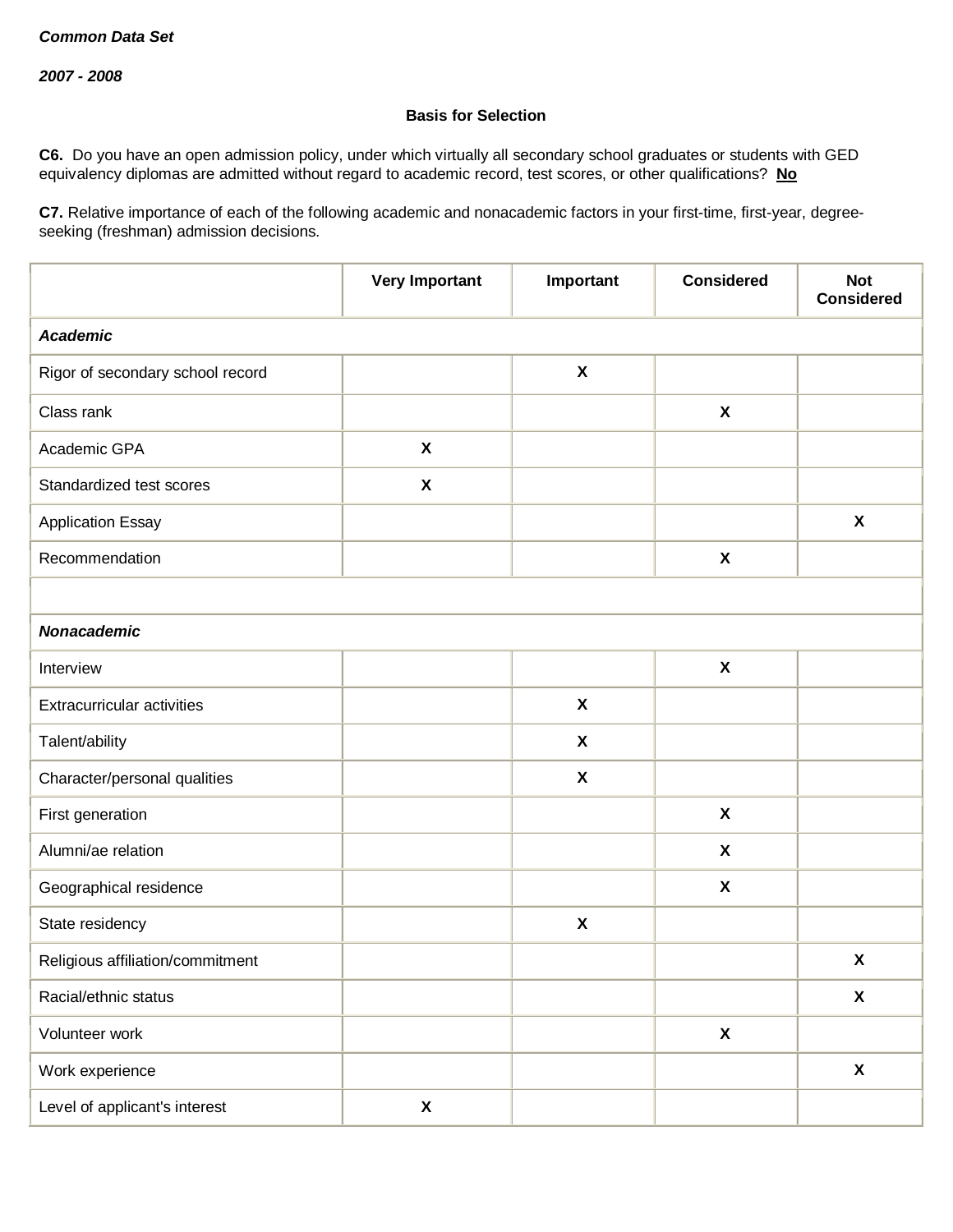*2007 - 2008*

# **SAT and ACT Policies**

**C8.** Entrance exams:

A. Does your institution make use of SAT, ACT, or SAT Subject Test scores in admission decisions for first-time, firstyear, degree-seeking applicants? **Yes**

If yes, place check marks in the appropriate boxes below to reflect your institution's policies for use in admission for Fall 2007.

|                                  |                           | <b>ADMISSION</b>                                                                                            |  |  |  |  |  |
|----------------------------------|---------------------------|-------------------------------------------------------------------------------------------------------------|--|--|--|--|--|
|                                  | Require                   | <b>Not Used</b><br>Recommend<br><b>Consider If</b><br><b>Require for</b><br><b>Submitted</b><br><b>Some</b> |  |  |  |  |  |
| SAT or ACT                       | $\boldsymbol{\mathsf{X}}$ |                                                                                                             |  |  |  |  |  |
| ACT only                         |                           |                                                                                                             |  |  |  |  |  |
| SAT only                         |                           |                                                                                                             |  |  |  |  |  |
| SAT and SAT Subject Tests        |                           |                                                                                                             |  |  |  |  |  |
| SAT and SAT Subject Tests or ACT |                           |                                                                                                             |  |  |  |  |  |
| <b>SAT Subject Tests</b>         |                           |                                                                                                             |  |  |  |  |  |

B. If your institution will make use of the ACT in admission decisions for first-time, first-year, degree-seeking applicants for Fall 2007, please indicate which ONE of the following applies.

# **ACT with Writing component required**

C. Please indicate how your institution will use the SAT or ACT writing component: check all that apply:

#### **Not using essay component**

D. In addition, does your institution use applicants' test scores for academic advising?

**Yes**

F. Latest date by which SAT or ACT scores must be received for fall-term admission:

G. Latest date by which SAT Subject Test scores must be received for fall-term admission:

F. If necessary, use this space to clarify your test policies:

#### **Rolling Admissions: No Deadlines**

G. Please indicate which tests your institution uses for placement (e.g., state tests):

# **N/A**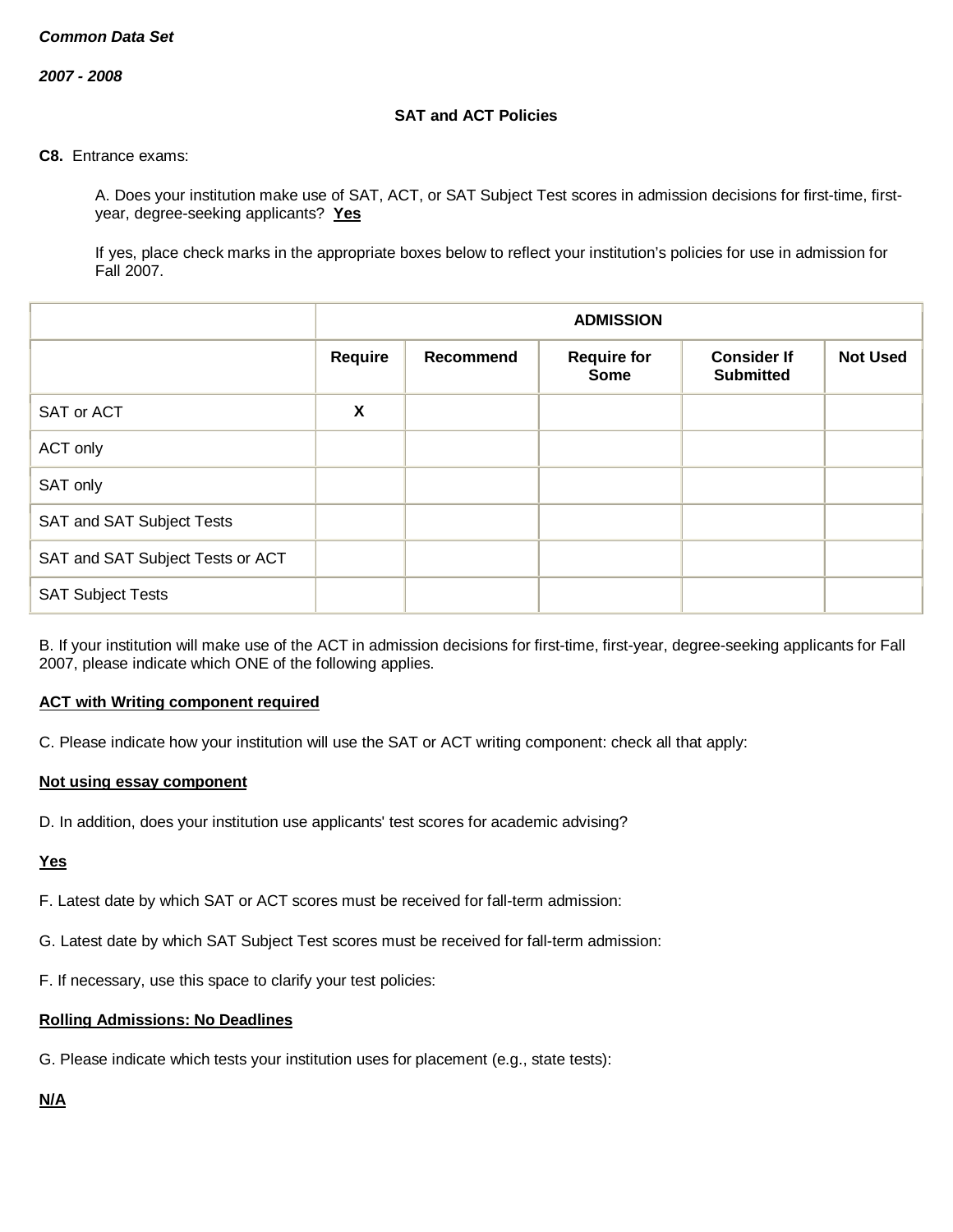## **Freshman Profile**

Provide percentages for ALL enrolled, degree-seeking, full-time and part-time, first-time, first-year (freshman) students enrolled in fall 2007, including students who began studies during summer, international students/nonresident aliens, and students admitted under special arrangements.

**C9.** Percent and number of first-time, first-year (freshman) students enrolled in fall 2007 who submitted national standardized (SAT/ACT) test scores:

Include information for ALL enrolled, degree-seeking, first-time, first-year (freshman) students who submitted test scores. Do not include partial test scores (e.g., mathematics scores but not verbal for a category of students) or combine other standardized test results (such as TOEFL) in this item. SAT scores should be recentered scores. The 25th percentile is the score that 25 percent scored at or below; the 75th percentile score is the one that 25 percent scored at or above.

Percent submitting SAT scores: **71.3%** Number submitting SAT scores: **443**

Percent submitting ACT scores: **28.3%** Number submitting ACT scores: **176**

|                      | 25th Percentile | <b>75th Percentile</b> |
|----------------------|-----------------|------------------------|
| <b>SAT I Verbal</b>  | 490             | 580                    |
| SAT I Math           | 500             | 600                    |
| <b>ACT Composite</b> | 20              | 24                     |
| <b>ACT English</b>   |                 |                        |
| <b>ACT Math</b>      |                 |                        |

Percent of first-time, first-year (freshman) students with scores in each range:

|         | <b>SAT Critical</b><br>Reading | <b>SAT Math</b> |  |
|---------|--------------------------------|-----------------|--|
| 700-800 | 2.0%                           | 3.8%            |  |
| 600-699 | 20.1%                          | 22.1%           |  |
| 500-599 | 49.0%                          | 52.6%           |  |
| 400-499 | 27.8%                          | 21.4%           |  |
| 300-399 | 1.1%                           | 0.0%            |  |
| 200-299 | 0.0%                           | 0.0%            |  |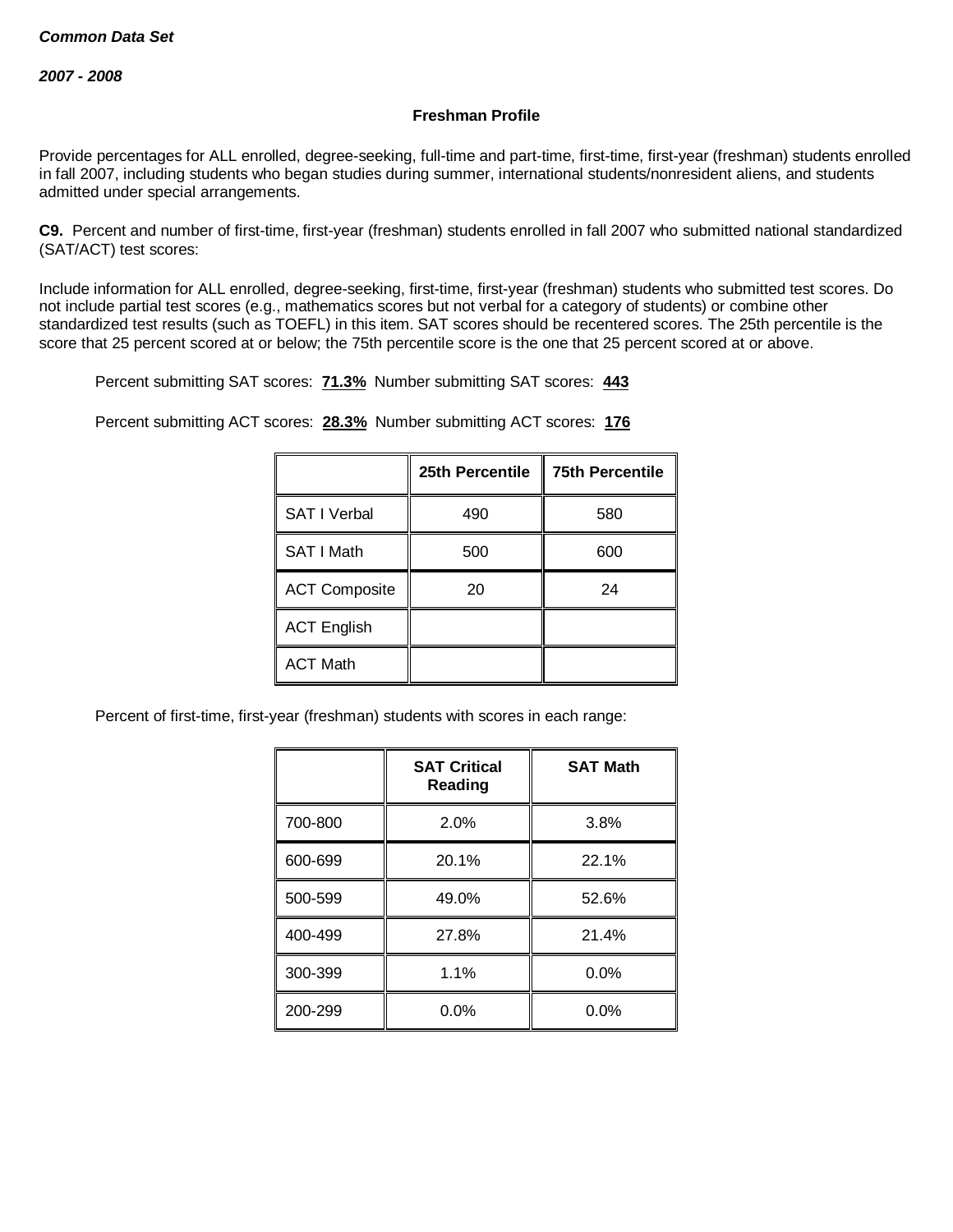#### *2007 - 2008*

|           | <b>ACT</b><br><b>Composite</b> | <b>ACT English</b> | <b>ACT Math</b> |
|-----------|--------------------------------|--------------------|-----------------|
| 30-36     | 2.8%                           |                    |                 |
| 24-29     | 30.1%                          |                    |                 |
| 18-23     | 66.5%                          |                    |                 |
| $12 - 17$ | 0.6%                           |                    |                 |
| $6 - 11$  | 0.0%                           |                    |                 |
| Below 6   | 0.0%                           |                    |                 |

**C10.** Percent of all degree-seeking, first-time, first-year (freshman) students who had high school class rank within each of the following ranges (report information for those students from whom you collected high school rank information).

Percent in top tenth of high school graduating class: **10.0%**

Percent in top quarter of high school graduating class: **33.3%**

Percent in top half of high school graduating class: **67.5%**

Percent in bottom half of high school graduating class: **32.5%**

Percent in bottom quarter of high school graduating class: **6.7%**

Percent of total first-time, first-year (freshman) students who submitted high school class rank: **79.2%**

**C11.** Percentage of all enrolled, degree-seeking, first-time, first-year (freshman) students who had high school grade-point averages within each of the following ranges (using 4.0 scale). Report information only for those students from whom you collected high school GPA.

Percent who had GPA of 3.75 and higher: **21.7%**

Percent who had GPA between 3.50 and 3.74: **13.5%**

Percent who had GPA between 3.25 and 3.49: **17.6%**

Percent who had GPA between 3.00 and 3.24: **18.2%**

Percent who had GPA between 2.50 and 2.99: **23.5%**

Percent who had GPA between 2.00 and 2.49: **5.5%**

Percent who had GPA between 1.0 and 1.99: **0%**

Percent who had GPA below 1.0: **0%**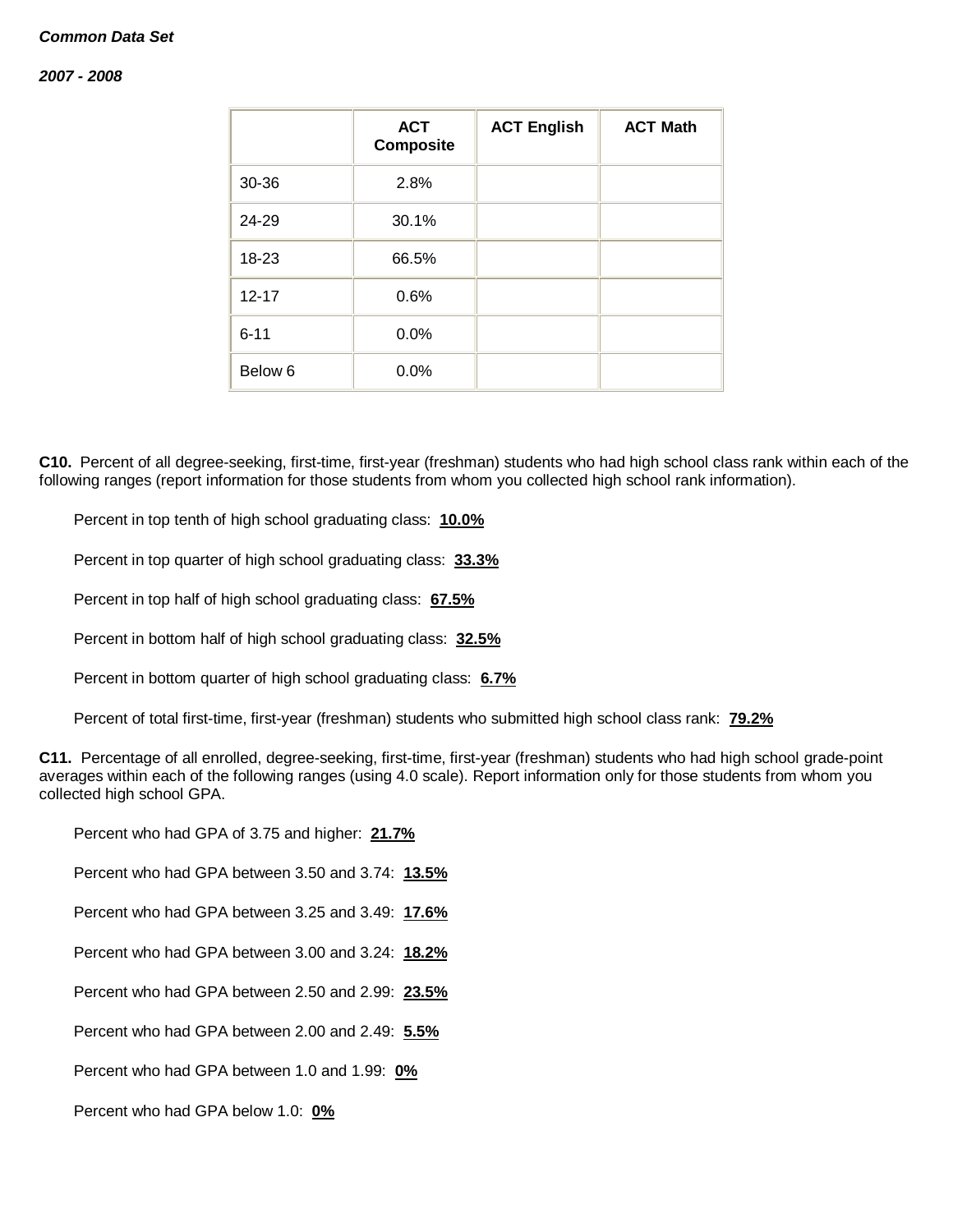*2007 - 2008*

**C12.** Average high school GPA of all degree-seeking, first-time, first-year (freshman) students who submitted GPA: **3.32**

Percent of total first-time, first-year (freshman) students who submitted high school GPA: **100%**

# **Admission Policies**

**C13.** Application fee:

Does your institution have an application fee? **Yes**

Amount of application fee: **\$40**

Can it be waived for applicants with financial need? **Yes**

If you have an application fee and an on-line application option, please indicate policy for students who apply on-line:

# **Same fee**

Can on-line application fee be waived for applicants with financial need? **No**

**C14.** Application closing date:

Does your institution have an application closing date? **No**

- **C15.** Are first-time, first-year students accepted for terms other than the fall? **No**
- **C16.** Notification to applicants of admission decision sent:

On a rolling basis beginning (date): **July 15**

**C17.** Reply policy for admitted applicants*:*

Must reply by (date): **May 1**

**C18.** Deferred admission: Does your institution allow students to postpone enrollment after admission? **No**

**C19.** Early admission of high school students: Does your institution allow high school students to enroll as full-time, first-time, first-year (freshman) students one year or more before high school graduation? **No**

# **Early Decision and Early Action Plans**

**C21.** Early decision: Does your institution offer an early decision plan (an admission plan that permits students to apply and be notified of an admission decision well in advance of the regular notification date and that asks students to commit to attending if accepted) for first-time, first-year (freshman) applicants for fall enrollment? **Yes**

First or only early decision plan closing date: **October 26**

First or only early decision plan notification date: **Rolling - as received**

# **Notified as application completed and evaluated.**

**C22.** Early action: Do you have a nonbinding early action plan whereby students are notified of an admission decision well in advance of the regular notification date but do not have to commit to attending your college? **No**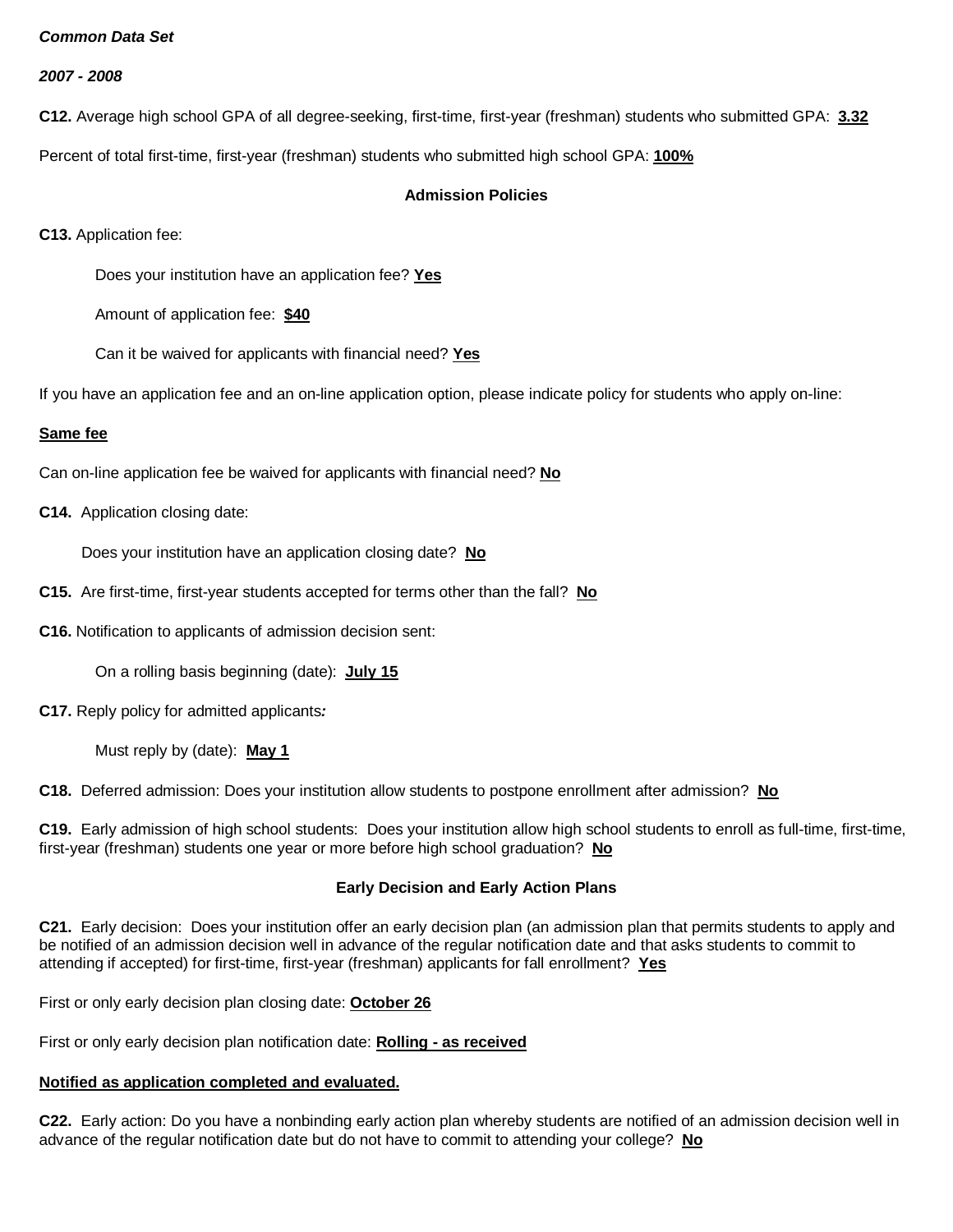*2007 - 2008*

# *D. Transfer Admission*

## **Fall Applicants**

**D1.** Does your institution enroll transfer students? **Yes**

If yes, may transfer students earn advanced standing credit by transferring credits earned from course work completed at other colleges/universities? **Yes**

**D2.** Provide the number of students who applied, were admitted, and enrolled as degree-seeking transfer students in fall 2007.

|       | <b>Applicants</b> | <b>Admitted</b><br><b>Applicants</b> | <b>Enrolled</b><br><b>Applicants</b> |
|-------|-------------------|--------------------------------------|--------------------------------------|
| Men   | 144               | 78                                   | 35                                   |
| Women | 22                | 12                                   | 8                                    |
| Total | 166               | 90                                   | 43                                   |

## **Application for Admission**

**D3.** Indicate terms for which transfers may enroll: **Fall**

**D4.** Must a transfer applicant have a minimum number of credits completed or else must apply as an entering freshman? **Yes**

If yes, what is the minimum number of credits and the unit of measure? **24 semester hours**

**D5.** Indicate all items required of transfer students to apply for admission:

|                                                         | <b>Required of</b><br>All | Recommended<br>of All | Recommended<br>of Some | <b>Required of</b><br><b>Some</b> | Not required |
|---------------------------------------------------------|---------------------------|-----------------------|------------------------|-----------------------------------|--------------|
| High school transcript                                  | X                         |                       |                        |                                   |              |
| College transcript(s)                                   | X                         |                       |                        |                                   |              |
| Essay or personal statement                             |                           |                       |                        |                                   | X            |
| Interview                                               |                           | X                     |                        |                                   |              |
| Standardized test scores                                | X                         |                       |                        |                                   |              |
| Statement of good standing<br>from prior institution(s) | X                         |                       |                        |                                   |              |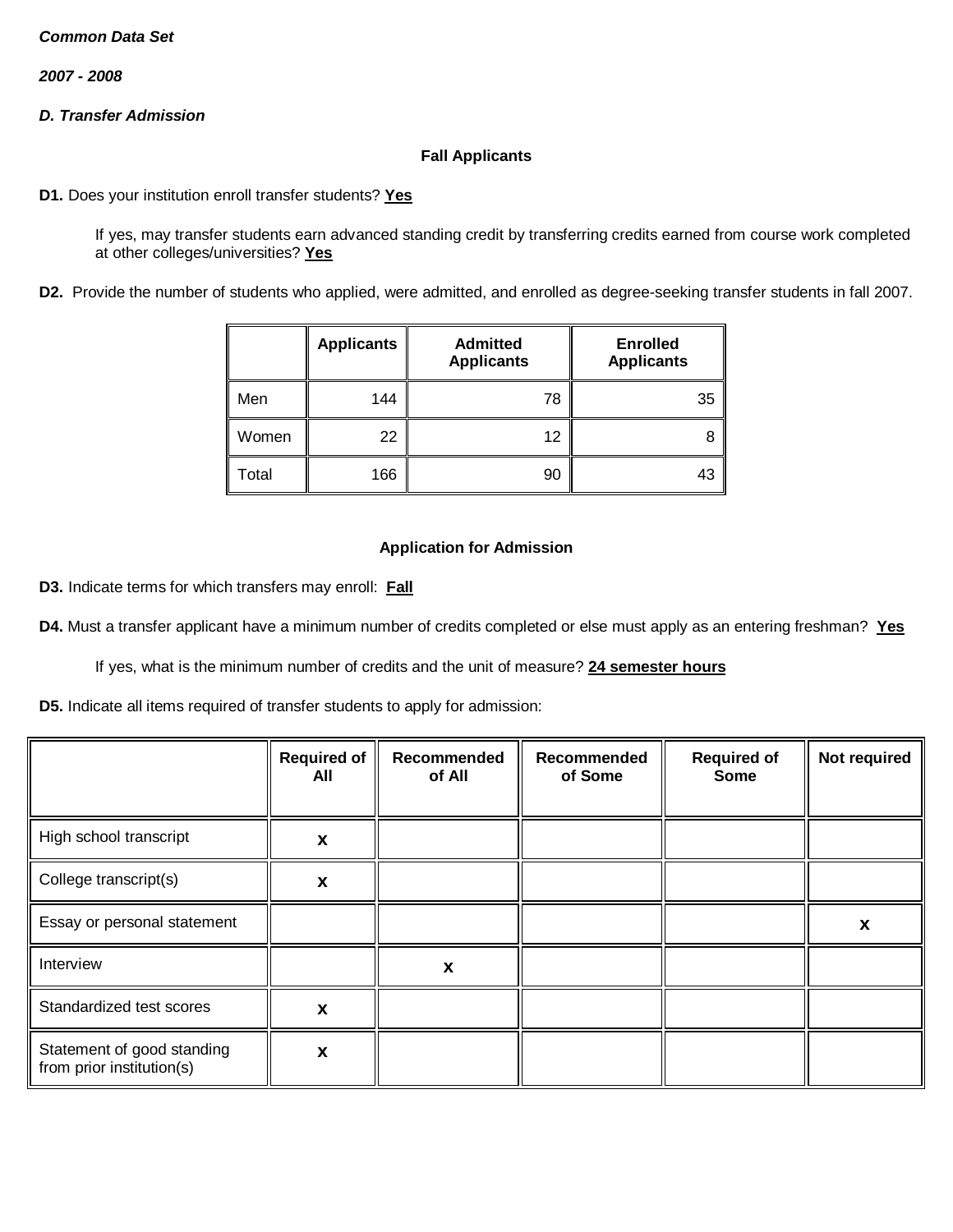# *2007 - 2008*

**D6.** If a minimum high school grade point average is required of transfer applicants, specify: **2.00** (on a 4.00 scale)

**D7**. If a minimum college grade point average is required of transfer applicants, specify: **2.00** (on a 4.00 scale)

**D8**. List any other application requirements specific to transfer applicants: (none)

**D9.** List application priority, closing, notification, and candidate reply dates for transfer students. If applications are reviewed on a continuous or rolling basis, place a check mark in the "Rolling admission" column.

|        | <b>Priority Date</b> | <b>Closing Date</b> | <b>Notification</b><br>Date | <b>Reply Date</b> | <b>Rolling</b><br><b>Admission</b> |
|--------|----------------------|---------------------|-----------------------------|-------------------|------------------------------------|
| Fall   |                      |                     |                             |                   | х                                  |
| Winter |                      |                     |                             |                   | х                                  |
| Spring |                      |                     |                             |                   | х                                  |
| Summer |                      |                     |                             |                   | х                                  |

**D10.** Does an open admission policy, if reported, apply to transfer students? **No**

**D11**. Describe additional requirements for transfer admission, if applicable: (none)

#### **Transfer Credit Policies**

**D12.** Report the lowest grade earned for any course that may be transferred for credit: **C**

**D13.** Maximum number of credits or courses that may be transferred from a two-year institution:

Number Unit type

**D14.** Maximum number of credits or courses that may be transferred from a four-year institution:

Number \_\_\_\_\_\_ Unit type \_\_\_\_\_\_\_\_\_\_

**D15.** Minimum number of credits that transfers must complete at your institution to earn an associate degree: **N/A**

**D16.** Minimum number of credits that transfers must complete at your institution to earn a bachelor's degree: **(see D17)**

**D17.** Describe other transfer credit policies:

## **1. A transfer student must have completed a minimum of two semesters as a full-time student (minimum 12 hours each semester) maintaining a GPR of 2.0 (on a 4.0 scale).**

# **2. Students are required to earn at The Citadel a minimum of one-half the semester hours prescribed for their major course of study.**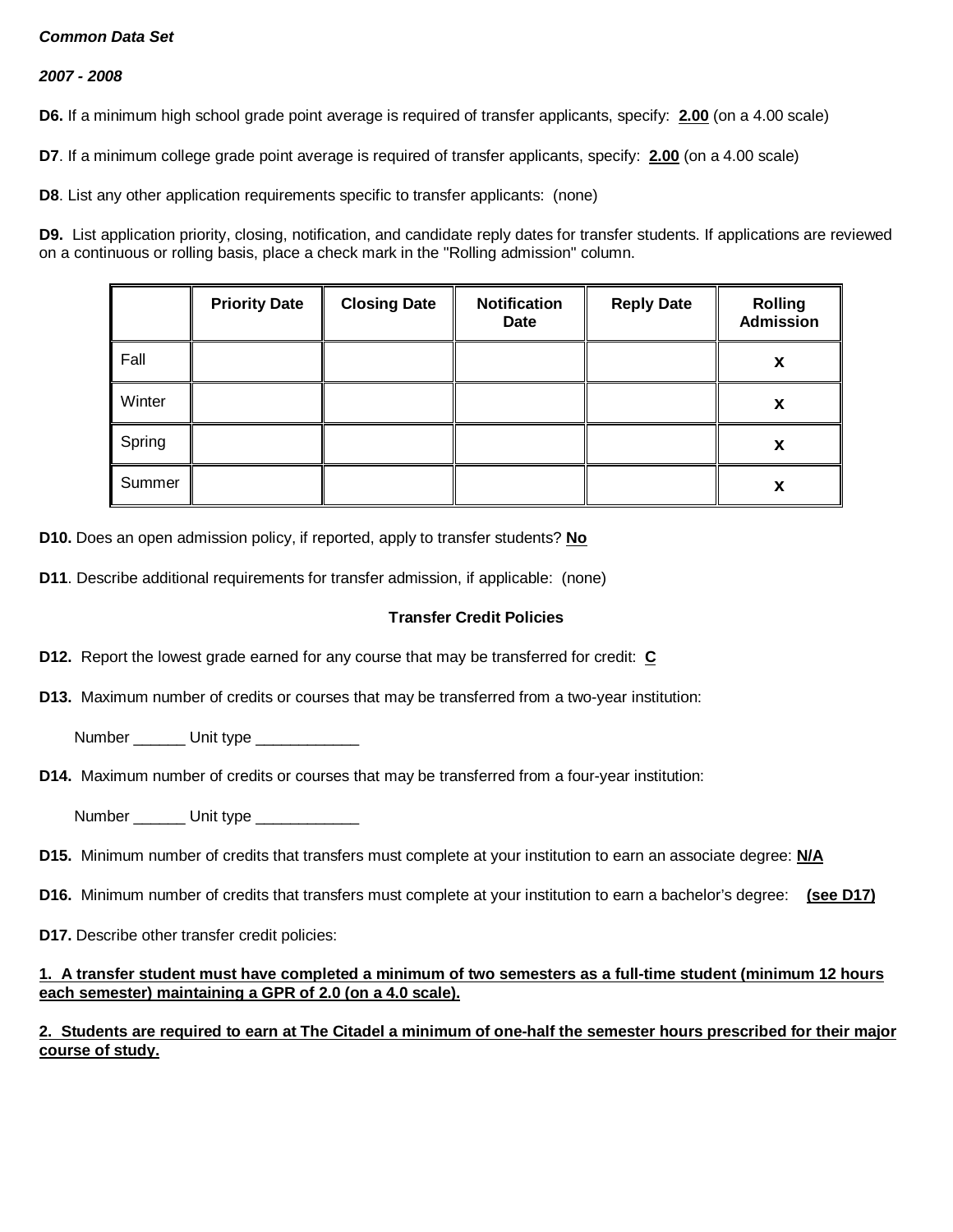*2007 - 2008*

# *E. Academic Offerings and Policies*

**E1.** Special study options: Identify those programs available at your institution. Refer to the glossary for definitions.

| Cooperative (work-study) program   |
|------------------------------------|
| Double major                       |
| English as a Second Language (ESL) |
| Honors program                     |
| Independent study                  |
| Internships                        |
| Study abroad                       |
| Teacher certification program      |

# **E3.** Areas in which all or most students are required to complete some course work prior to graduation:

| Computer literacy                 |
|-----------------------------------|
| English (including composition)   |
| Foreign languages                 |
| History                           |
| Other: ROTC                       |
| Mathematics                       |
| Sciences (biological or physical) |
| Social science                    |
|                                   |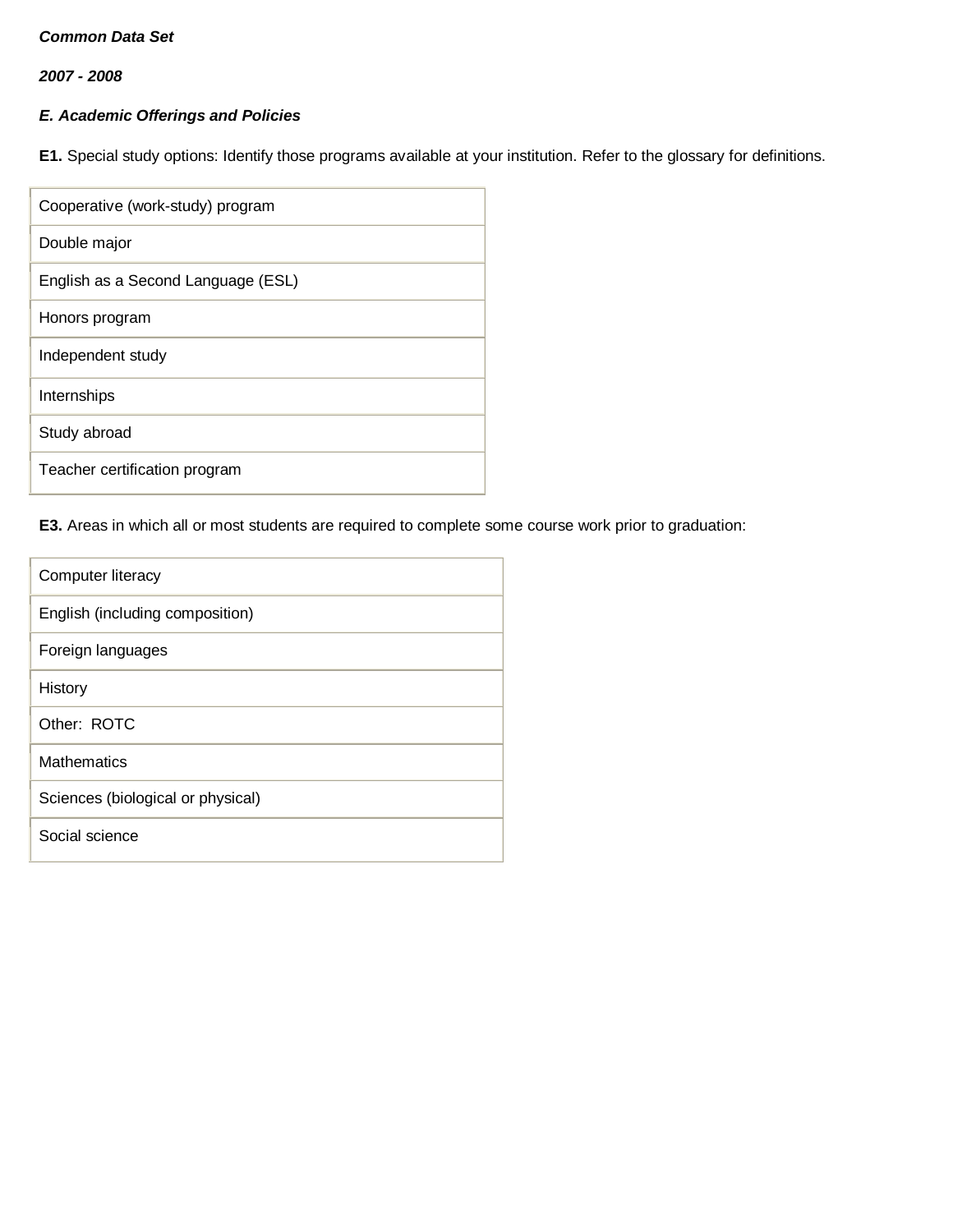*2007 - 2008*

# *F. Student Life*

**F1.** Percentages of first-time, first-year (freshman) students and all degree-seeking undergraduates enrolled in fall 2007 who fit the following categories:

|                                                                                 | First-time, first-year<br>(freshman) students | <b>Undergraduates</b> |
|---------------------------------------------------------------------------------|-----------------------------------------------|-----------------------|
| Percent who are from out of state (exclude international/nonresident<br>aliens) | 57.4%                                         | 52.6%                 |
| Percent of men who join fraternities                                            | N/A                                           | N/A                   |
| Percent of women who join sororities                                            | N/A                                           | <u>N/A</u>            |
| Percent who live in college-owned, -operated, or -affiliated housing            | 100%                                          | 100%                  |
| Percent who live off campus or commute                                          | <u>N/A</u>                                    | M/A                   |
| Percent of students age 25 and older                                            | 0.3%                                          | 4.5%                  |
| Average age of full-time students                                               | <u>18</u>                                     | 20                    |
| Average age of all students (full- and part-time)                               | 18                                            | 20                    |

**F2.** Activities offered: Identify those programs available at your institution.

| <b>Campus Ministries</b> | Literary magazine         | <b>Student newspaper</b> |
|--------------------------|---------------------------|--------------------------|
| <b>Choral groups</b>     | <b>Marching band</b>      | Yearbook                 |
| <b>Concert band</b>      | <b>Music ensembles</b>    |                          |
| Drama/theater            | Pep band                  |                          |
| Jazz band                | <b>Student government</b> |                          |
|                          |                           |                          |

**F3.** ROTC (program offered in cooperation with Reserve Officers' Training Corps)

Army ROTC is offered: **On campus.**

Naval ROTC is offered: **On campus.**

Air Force ROTC is offered: **On campus.**

**F4.** Housing: Check all types of college-owned, -operated, or -affiliated housing available for undergraduates at your institution. **Coed dorms**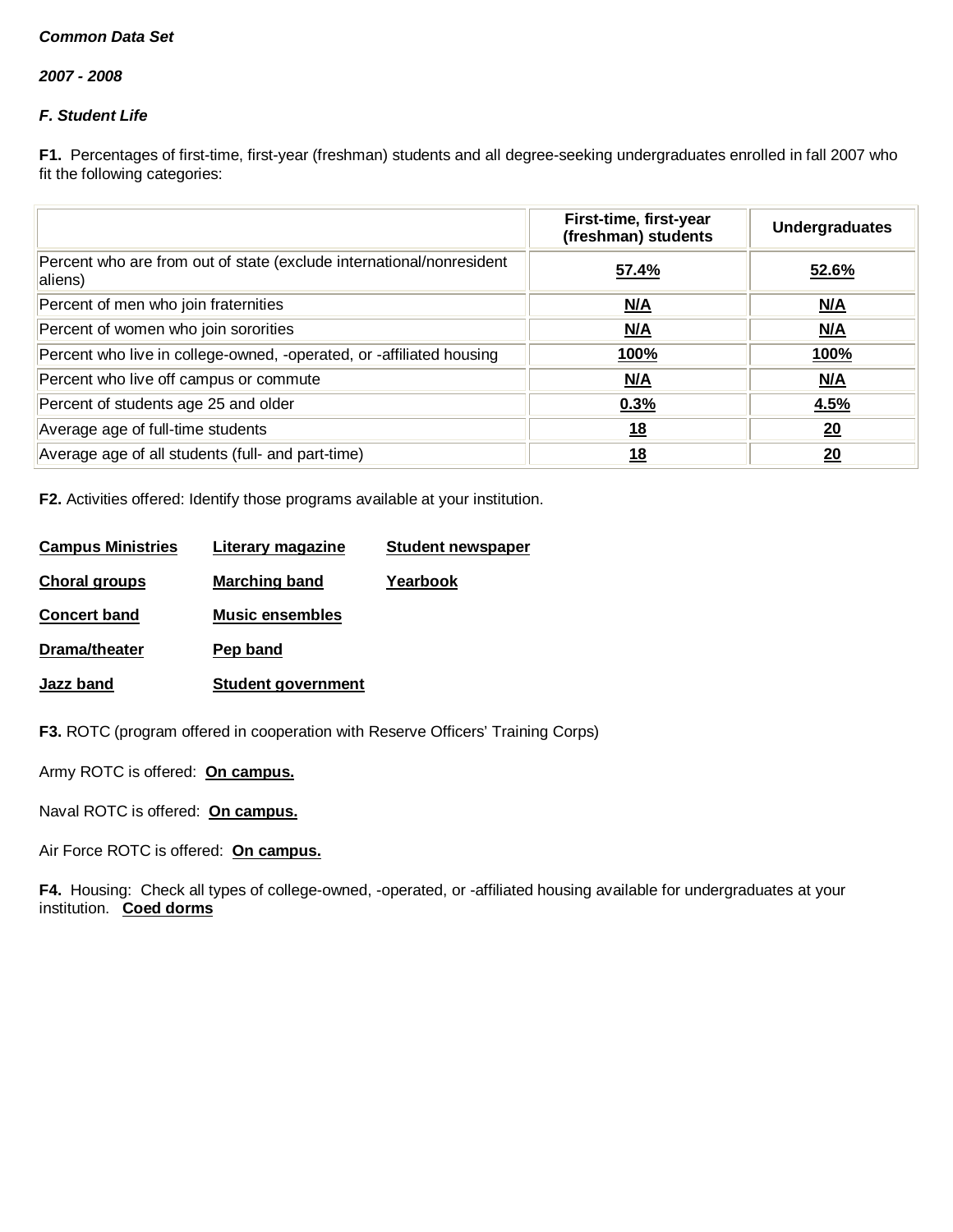# *G. Annual Expenses*

Provide 2008-2009 academic year costs for the following categories that are applicable to your institution.

#### **G1. Undergraduate full-time tuition, required fees, room and board**

List the typical tuition, required fees, and room and board for a full-time undergraduate student for the FULL 2008-2009 academic year (30 semester hours or 45 quarter hours for institutions that derive annual tuition by multiplying credit hour cost by number of credits). A full academic year refers to the period of time generally extending from September to June; usually equated to two semesters, two trimesters, three quarters, or the period covered by a four-one-four plan. Room and board is defined as double occupancy and 19 meals per week or the maximum meal plan. **Required fees** include only charges that all full-time students must pay that are *not* included in tuition (e.g., registration, health, or activity fees.) Do *not* include optional fees (e.g., parking, laboratory use).

|                                     | <b>FIRST-YEAR</b> | <b>UNDERGRADUATES</b> |
|-------------------------------------|-------------------|-----------------------|
|                                     |                   |                       |
| <b>Required Tuition &amp; Fees:</b> |                   |                       |
| In-state (out-of-district):         | \$8,428           | \$8,428               |
| Out-of-state:                       | \$21,031          | \$21,031              |
| NONRESIDENT ALIENS                  | \$21,031          | \$21,031              |
| ROOM AND BOARD (on-                 | \$5,750           | \$5,750               |
| campus):                            |                   |                       |

NOTE: Students in the Corps of Cadets are required to pay \$1,089 in fees unique to The Citadel which include laundry and dry cleaning charges and infirmary fees. In addition, freshmen pay a \$5,630 deposit and upperclassmen pay a \$1,750 deposit for uniforms, books, and supplies.

# **G2. Number of credits per term a student can take for the stated full-time tuition: 12 minimum**

**G3. Do tuition and fees vary by year of study (e.g., sophomore, junior, senior)? No**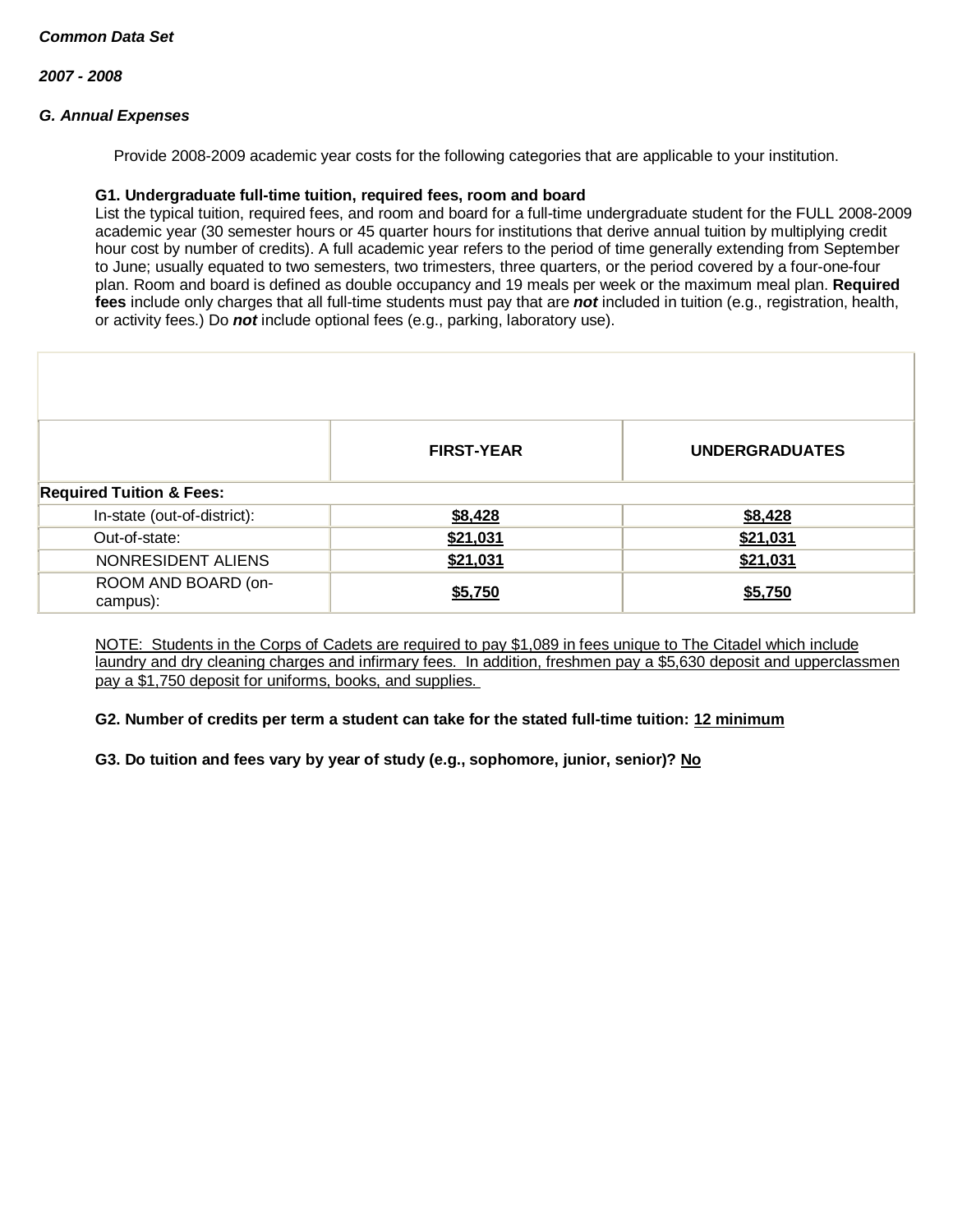# *2007 - 2008*

# **G5. Provide the estimated expenses for a typical full-time undergraduate student:**

|                     | <b>Residents</b> | <b>Commuters (living at home)</b> | <b>Commuters (not living at</b><br>home) |
|---------------------|------------------|-----------------------------------|------------------------------------------|
| Books and supplies: |                  |                                   |                                          |
| Room only:          |                  |                                   |                                          |
| Board only:         |                  |                                   |                                          |
| Transportation:     |                  |                                   |                                          |
| Other expenses:     |                  |                                   |                                          |

# **G6. Undergraduate per-credit-hour charges (tuition only):**

| PUBLIC INSTITUTIONS:<br>In-district: | \$277 |
|--------------------------------------|-------|
| In-state (out-of-district):          | \$277 |
| Out-of-state:                        | \$486 |
| <b>NONRESIDENT ALIENS:</b>           | \$486 |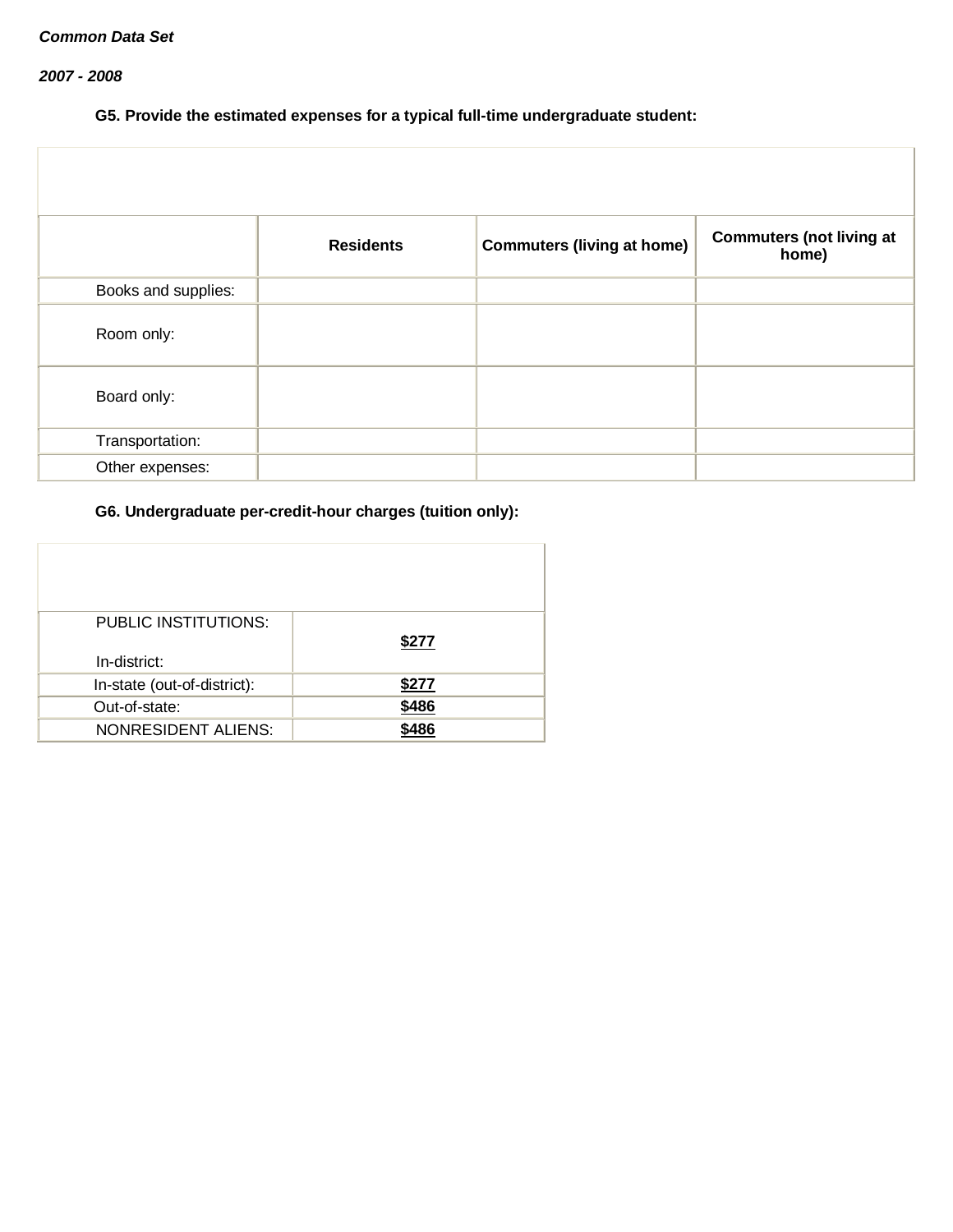*2007 - 2008*

*H. Financial Aid*

## **Aid Awarded to Enrolled Undergraduates**

**H1.** Enter total dollar amounts awarded to enrolled full-time and less than full-time degree-seeking undergraduates (using the same cohort reported in CDS Question B1, "total degree-seeking" undergraduates) in the following categories. Include aid awarded to international students (i.e., those not qualifying for federal aid). Aid that is non-need-based but that was used to meet need should be reported in the need-based aid columns.

Indicate the academic year for which data are reported for items H1, H2, H2A, and H6 below:

## **2007-2008 estimated**

Which needs-analysis methodology does your institution use in awarding institutional aid?

# **Federal methodology (FM)**

|                                                                                                                                                                                           | Need-based | Non-need-based |
|-------------------------------------------------------------------------------------------------------------------------------------------------------------------------------------------|------------|----------------|
|                                                                                                                                                                                           | \$         | \$             |
| <b>Scholarships/Grants</b>                                                                                                                                                                |            |                |
| Federal                                                                                                                                                                                   | 1,034,275  |                |
| State (i.e., all states, not only the state in which your<br>institution is located)                                                                                                      | 1,034,095  | 834,875        |
| Institutional (endowment, alumni, or other institutional<br>awards) and external funds awarded by the college<br>excluding athletic aid and tuition waivers (which are<br>reported below) | 1,920,632  | 1,785,937      |
| Scholarships/grants from external sources (e.g., Kiwanis,<br>National Merit) not awarded by the college                                                                                   | 2,769,380  | 3,109,468      |
| <b>Total Scholarships/Grants</b>                                                                                                                                                          | 6,758,382  | 5,730,280      |
| Self-Help                                                                                                                                                                                 |            |                |
| Student loans from all sources (excluding parent loans)                                                                                                                                   | 5,798,888  | 1,711,138      |
| Federal Work-Study                                                                                                                                                                        | 42,232     |                |
| State and other (e.g., institutional) study/employment<br>(Note: Excludes Federal Work-Study captured above)                                                                              | 0          | 0              |
| <b>Total Self-Help</b>                                                                                                                                                                    | 5,841,120  | 1,711,138      |
| <b>Parent Loans</b>                                                                                                                                                                       | 5,730,477  | 1,640,830      |
| <b>Tuition Waivers</b>                                                                                                                                                                    |            |                |
| <b>Athletic Awards</b>                                                                                                                                                                    | 1,153,422  | 2,043,679      |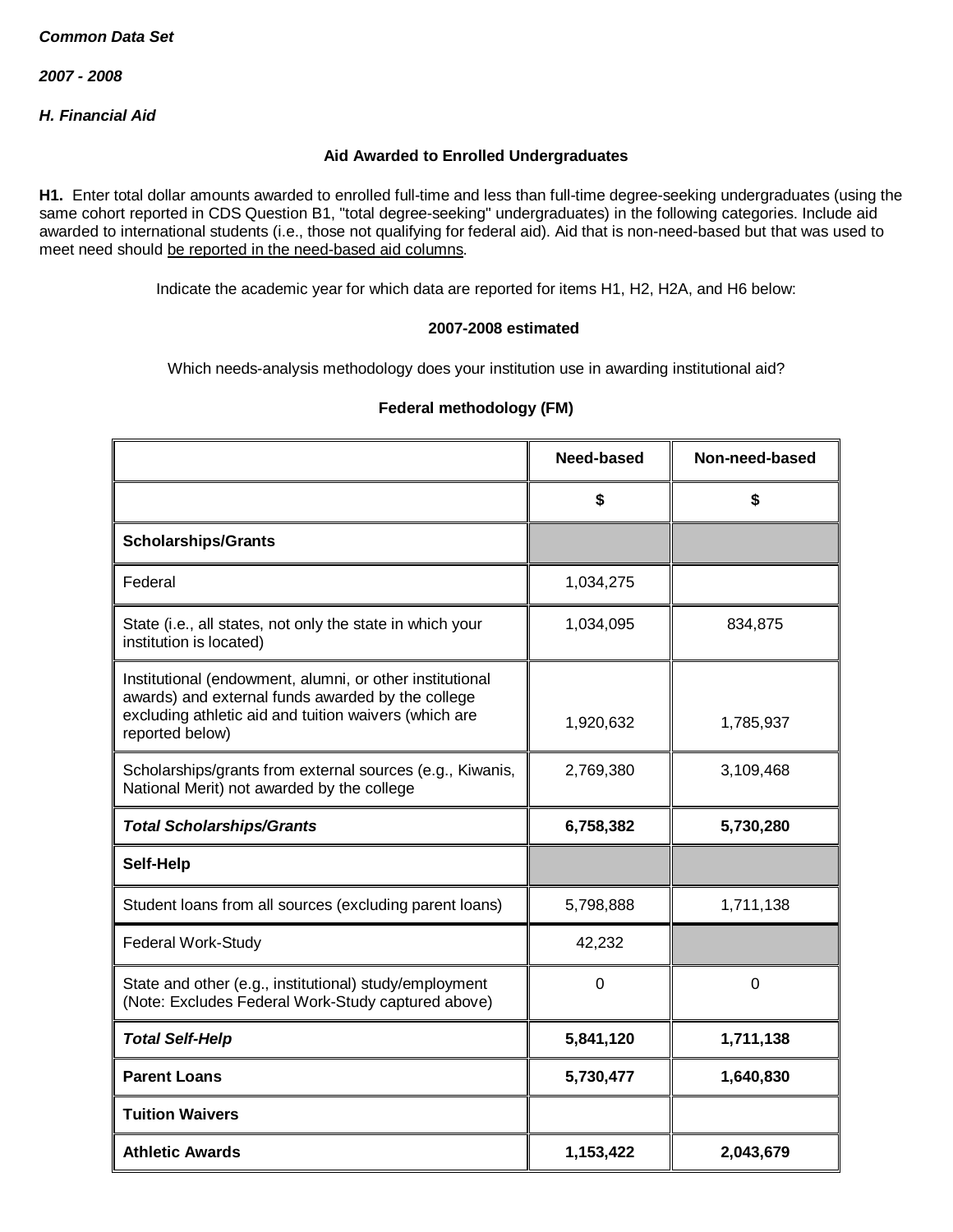*2007 - 2008*

# **H2.** Number of Enrolled Students Awarded Aid:

|                                                                                                                                                                                                                                                                                           | <b>First-time</b><br><b>Full-time</b><br><b>Freshmen</b> | <b>Full-time</b><br><b>Undergrad</b><br>(Incl. Fresh) | <b>Less Than</b><br><b>Full-time</b><br><b>Undergrad</b> |
|-------------------------------------------------------------------------------------------------------------------------------------------------------------------------------------------------------------------------------------------------------------------------------------------|----------------------------------------------------------|-------------------------------------------------------|----------------------------------------------------------|
| a) Number of degree-seeking undergraduate students (CDS Item B1 if<br>reporting on Fall 2007 cohort)                                                                                                                                                                                      | 621                                                      | 2,125                                                 |                                                          |
| b) Number of students in line a who applied for need-based financial aid                                                                                                                                                                                                                  | 481                                                      | 1,352                                                 |                                                          |
| c) Number of students in line b who were determined to have financial need                                                                                                                                                                                                                | 362                                                      | 1,041                                                 |                                                          |
| d) Number of students in line c who were awarded any financial aid                                                                                                                                                                                                                        | 342                                                      | 994                                                   |                                                          |
| e) Number of students in line d who were awarded any need-based scholarship<br>or grant aid                                                                                                                                                                                               | 304                                                      | 726                                                   |                                                          |
| f) Number of students in line d who were awarded any need-based self-help<br>aid                                                                                                                                                                                                          | 212                                                      | 604                                                   |                                                          |
| g) Number of students in line d who were awarded any non-need-based<br>scholarship or grant aid                                                                                                                                                                                           | 199                                                      | 494                                                   |                                                          |
| h) Number of students in line d whose need was fully met (exclude PLUS<br>loans, unsubsidized loans, and private alternative loans)                                                                                                                                                       | 113                                                      | 380                                                   |                                                          |
| i) On average, the percentage of need that was met of students who were<br>awarded any need-based aid. Exclude any aid that was awarded in excess of<br>need as well as any resources that were awarded to replace EFC (PLUS loans,<br>unsubsidized loans, and private alternative loans) | 62%                                                      | 67%                                                   |                                                          |
| j) The average financial aid package of those in line d. Exclude any resources<br>that were awarded to replace EFC (PLUS loans, unsubsidized loans, and<br>private alternative loans)                                                                                                     | \$10,969                                                 | \$11,210                                              |                                                          |
| k) Average need-based scholarship or grant award of those in line e                                                                                                                                                                                                                       | \$12,135                                                 | \$11,876                                              |                                                          |
| I) Average need-based self-help award (excluding PLUS loans, unsubsidized<br>loans, and private alternative loans) of those in line f                                                                                                                                                     | \$3,384                                                  | \$4,173                                               |                                                          |
| m) Average need-based loan (excluding PLUS loans, unsubsidized loans, and<br>private alternative loans) of those in line f who were awarded a need-based<br>loan                                                                                                                          | \$3,384                                                  | \$4,173                                               |                                                          |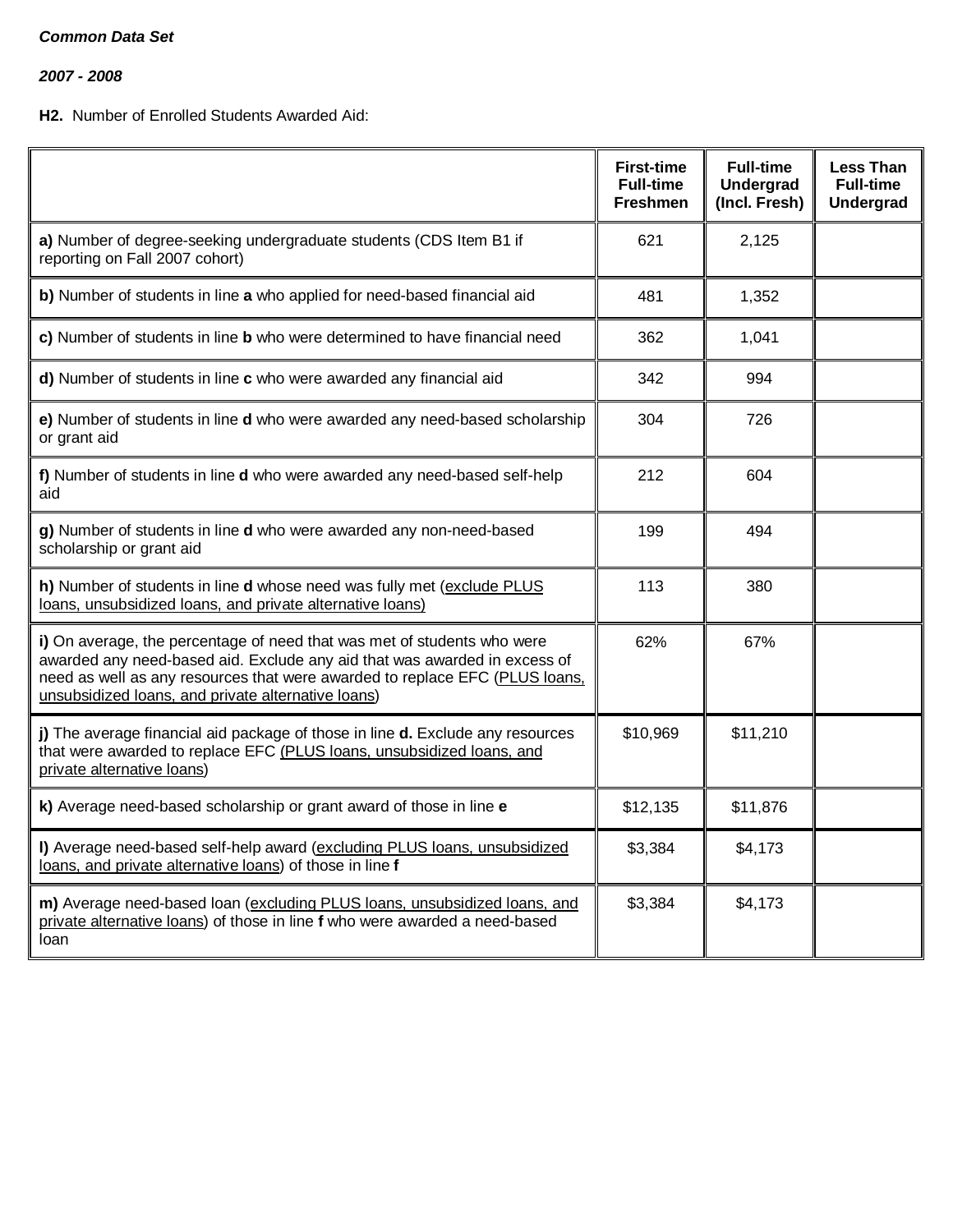**H2A.** Number of Enrolled Students Receiving Non-need-based Scholarships and Grants:

|                                                                                                                                                                                                                  | <b>First-time</b><br><b>Full-time</b><br><b>Freshmen</b> | <b>Full-time</b><br>Undergrad<br>(Incl. Fresh) | <b>Less Than</b><br><b>Full-time</b><br><b>Undergrad</b> |
|------------------------------------------------------------------------------------------------------------------------------------------------------------------------------------------------------------------|----------------------------------------------------------|------------------------------------------------|----------------------------------------------------------|
| n) Number of students in line a who had no financial need and who were<br>awarded institutional non-need-based scholarship or grant aid (exclude those<br>who were awarded athletic awards and tuition benefits) | 57                                                       | 244                                            |                                                          |
| o) Average dollar amount of institutional non-need-based scholarship and grant<br>aid awarded to students in line <b>n</b>                                                                                       | \$7,161                                                  | \$7,319                                        |                                                          |
| p) Number of students in line a who were awarded an institutional non-need-<br>based athletic scholarship or grant                                                                                               | 33                                                       | 108                                            |                                                          |
| q) Average dollar amount of institutional non-need-based athletic scholarships<br>and grants awarded to students in line p                                                                                       | \$22,111                                                 | \$18,923                                       |                                                          |

**H4.** Percentage of the undergraduate class who borrowed at any time through any loan programs (institutional, state, Federal Perkins, Federal Stafford Subsidized and Unsubsidized, private loans that were certified by your institution, etc.; exclude parent loans). Include both Federal Direct Student Loans and Federal Family Education Loans. **36 %**

**H4a.** Percentage of the undergraduate class who borrowed at any time through federal loan programs -- Federal Perkins, Federal Stafford Subsidized and Unsubsidized. Include both Federal Direct Student Loans and Federal Family Education Loans. Exclude all institutional, state, private alternative loans and parent loans. **36 %**

**H5.** Report the average per-borrower cumulative undergraduate indebtedness of those in line H4. **\$20,089**

**H5a.** Report the average per-borrower cumulative undergraduate indebtedness through federal loan programs -- Federal Perkins, Federal Stafford Subsidized and Unsubsidized. Include both Federal Direct Student Loans and Federal Family Education Loans. Exclude all institutional, state, private alternative loans and parent loans. **\$16,624**

# **Aid to Undergraduate Degree-seeking Nonresident Aliens**

**H6.** Indicate your institution's policy regarding institutional scholarship and grant aid for undergraduate degree-seeking nonresident aliens: **Institutional non-need-based scholarship or grant aid is available**

If institutional financial aid is available for undergraduate degree-seeking nonresident aliens, provide the number of undergraduate degree-seeking nonresident aliens who were awarded need-based or non-need-based aid: **11**

Average dollar amount of institutional financial aid awarded to undergraduate degree-seeking nonresident aliens: **\$26,287**

Total dollar amount of institutional financial aid awarded to undergraduate degree-seeking nonresident aliens: **\$289,158**

**H7.** Check off all financial aid forms nonresident alien first-year financial aid applicants must submit:

# **International Student's Financial Aid Application**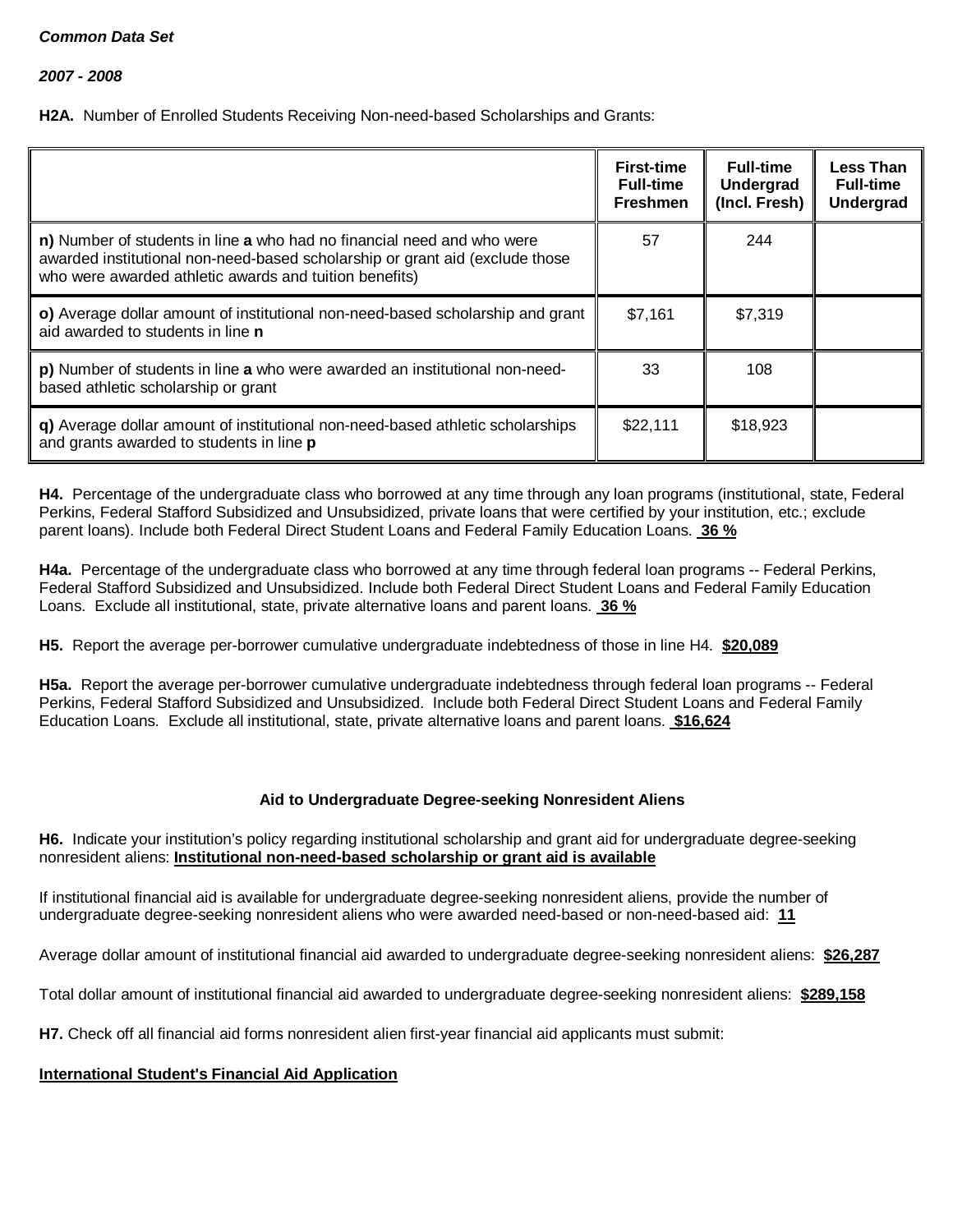*2007 - 2008*

## **Process for First-Year/Freshman Students**

**H8.** Check off all financial aid forms domestic first-year (freshman) financial aid applicants must submit: **FAFSA**

**H9.** Indicate filing dates for first-year (freshman) students:

Priority date for filing required financial aid forms: **February 28**

Deadline for filing required financial aid forms: **applications processed on a rolling basis**

**H10.** Indicate notification dates for first-year (freshman) students:

Students notified on or about (date): **April 1**

Students notified on a rolling basis - starting date **April 1**

**H11.** Indicate reply dates: **Students must reply within 2 weeks of notification.**

#### **Types of Aid Available**

Please check off all types of aid available to undergraduates at your institution:

**H12.** Loans

# **FEDERAL DIRECT STUDENT LOAN PROGRAM (DIRECT LOAN):**

**Direct Subsidized Stafford Loans**

**Direct Unsubsidized Stafford Loans**

**Direct PLUS Loans**

**Federal Perkins Loans**

**H13.** Scholarships and Grants

#### **Need-based:**

**Federal Pell**

**SEOG**

**State scholarships/grants**

**College/university scholarship or grant aid from institutional funds**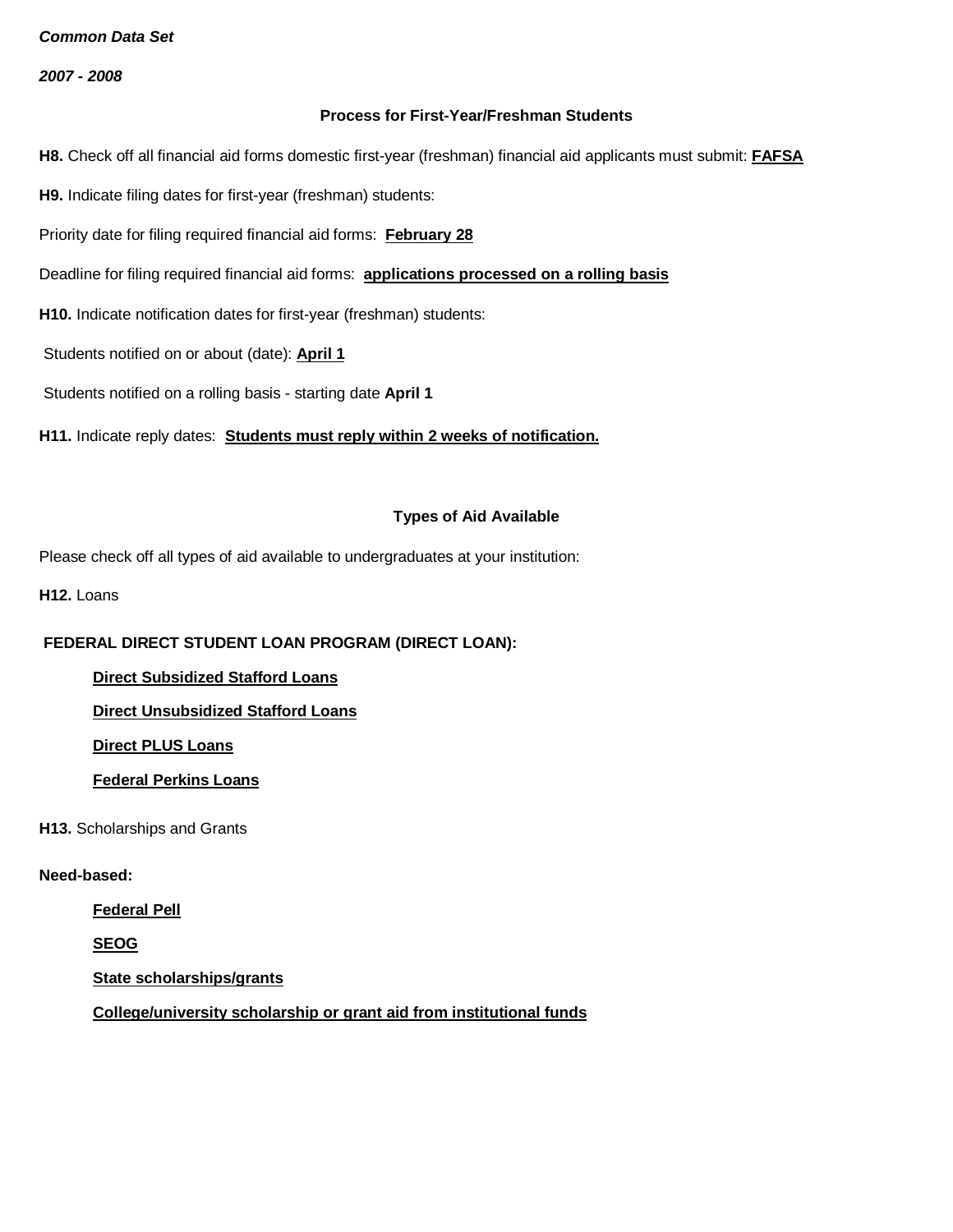# *2007 - 2008*

**H14.** Check off criteria used in awarding institutional aid. Check all that apply.

| Non-need      | Need-based |                    | Non-need | Need-based |                          |
|---------------|------------|--------------------|----------|------------|--------------------------|
| <u>х</u>      | <u>х</u>   | Academics          | v        | χ          | Leadership               |
| v<br><u>л</u> |            | Alumni affiliation |          |            | Minority status          |
|               |            | Art                | Λ        | <u>x</u>   | Music/drama              |
| <u>х</u>      |            | Athletics          | <u>x</u> | <u>x</u>   | Religious affiliation    |
|               |            | Job skills         |          | <u>x</u>   | State/district residency |
|               |            | <b>ROTC</b>        |          |            |                          |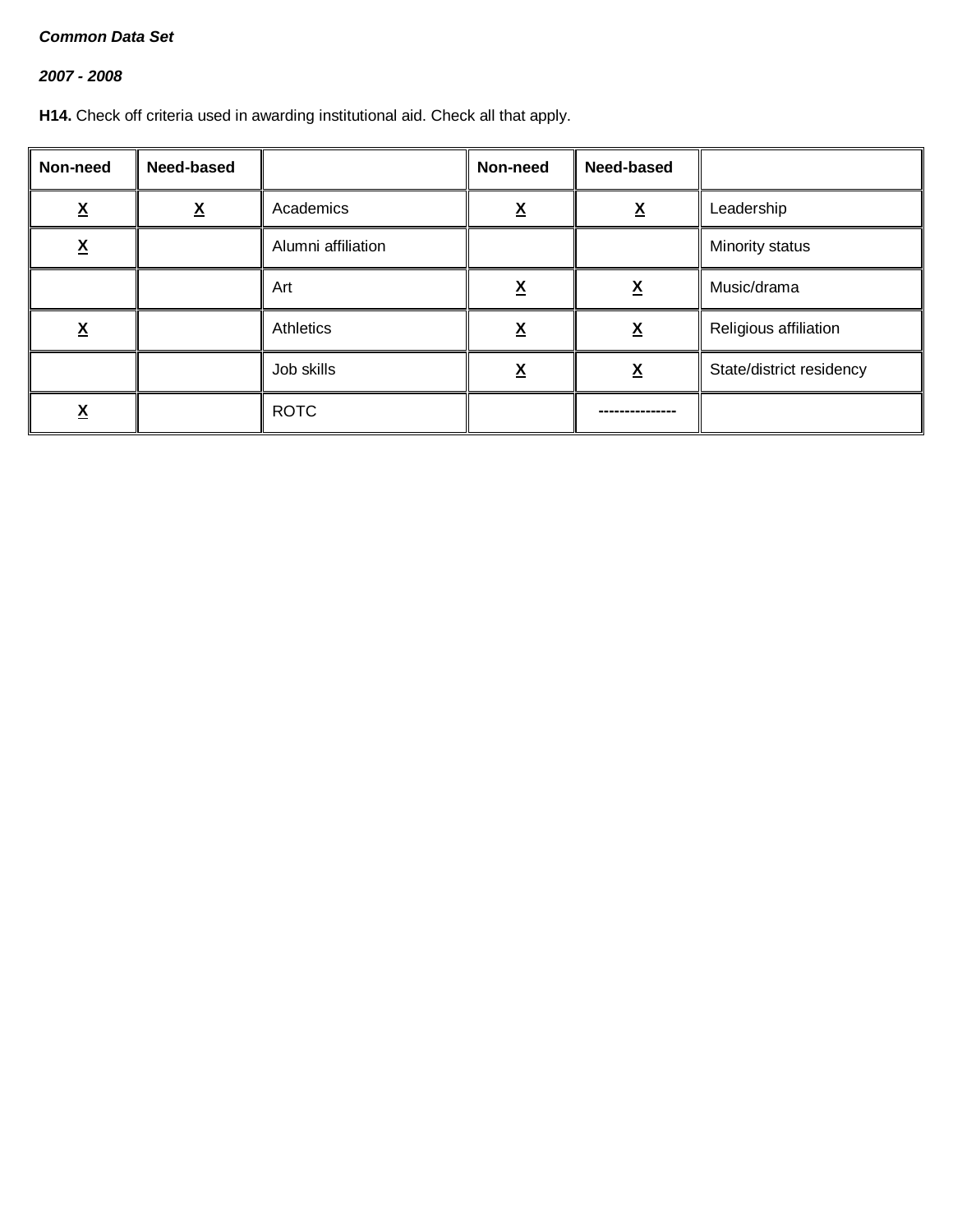*2007 - 2008*

# *I. Instructional Faculty and Class Size*

**1.** Please report number of instructional faculty members in each category for Fall 2007.

|                                                                                                                                       | <b>Full-time</b>        | Part-time               | <b>Total</b>            |
|---------------------------------------------------------------------------------------------------------------------------------------|-------------------------|-------------------------|-------------------------|
| a.) Total number of instructional faculty                                                                                             | <u>167</u>              | 80                      | <u>247</u>              |
| b.) Total number who are members of<br>minority groups                                                                                | 21                      | $5\phantom{.0}$         | 26                      |
| c.) Total number who are women                                                                                                        | 40                      | 35                      | <u>75</u>               |
| d.) Total number who are men                                                                                                          | <b>127</b>              | 45                      | <u>172</u>              |
| e.) Total number who are nonresident<br>aliens (international)                                                                        | $\overline{\mathbf{0}}$ | $\overline{\mathbf{0}}$ | $\overline{\mathbf{0}}$ |
| f.) Total number with doctorate, first<br>professional, or other terminal degree                                                      | 156                     | 33                      | 189                     |
| g.) Total number whose highest degree is<br>a master's but not a terminal master's                                                    | 11                      | 47                      | 58                      |
| h.) Total number whose highest degree is<br>a bachelor's                                                                              | $\bf{0}$                | $\overline{\mathbf{0}}$ | $\overline{\mathbf{0}}$ |
| i.) Total number whose highest degree is<br>unknown or other (Note: Items f, g, h, and<br>i must sum up to item a.)                   | $\overline{\mathbf{0}}$ | $\overline{\mathbf{0}}$ | $\overline{\mathbf{0}}$ |
| j.) Total number in stand-along<br>graduate/professional programs in which<br>faculty teach virtually only graduate-level<br>students | $\overline{\mathbf{0}}$ | <u>0</u>                | $\overline{\mathbf{0}}$ |

# **2.** Student to Faculty Ratio

Report the Fall 2007 ratio of full-time equivalent students (full-time plus 1/3 part time) to full-time equivalent instructional faculty (full time plus 1/3 part time). In the ratio calculations, exclude both faculty and students in stand-alone graduate or professional programs such as medicine, law, veterinary, dentistry, social work, business, or public health in which faculty teach virtually only graduate level students. Do not count undergraduate or graduate student teaching assistants as faculty.

Fall 2007 Student to Faculty ratio: **15** to 1 (based on **3,031** students and **205** faculty.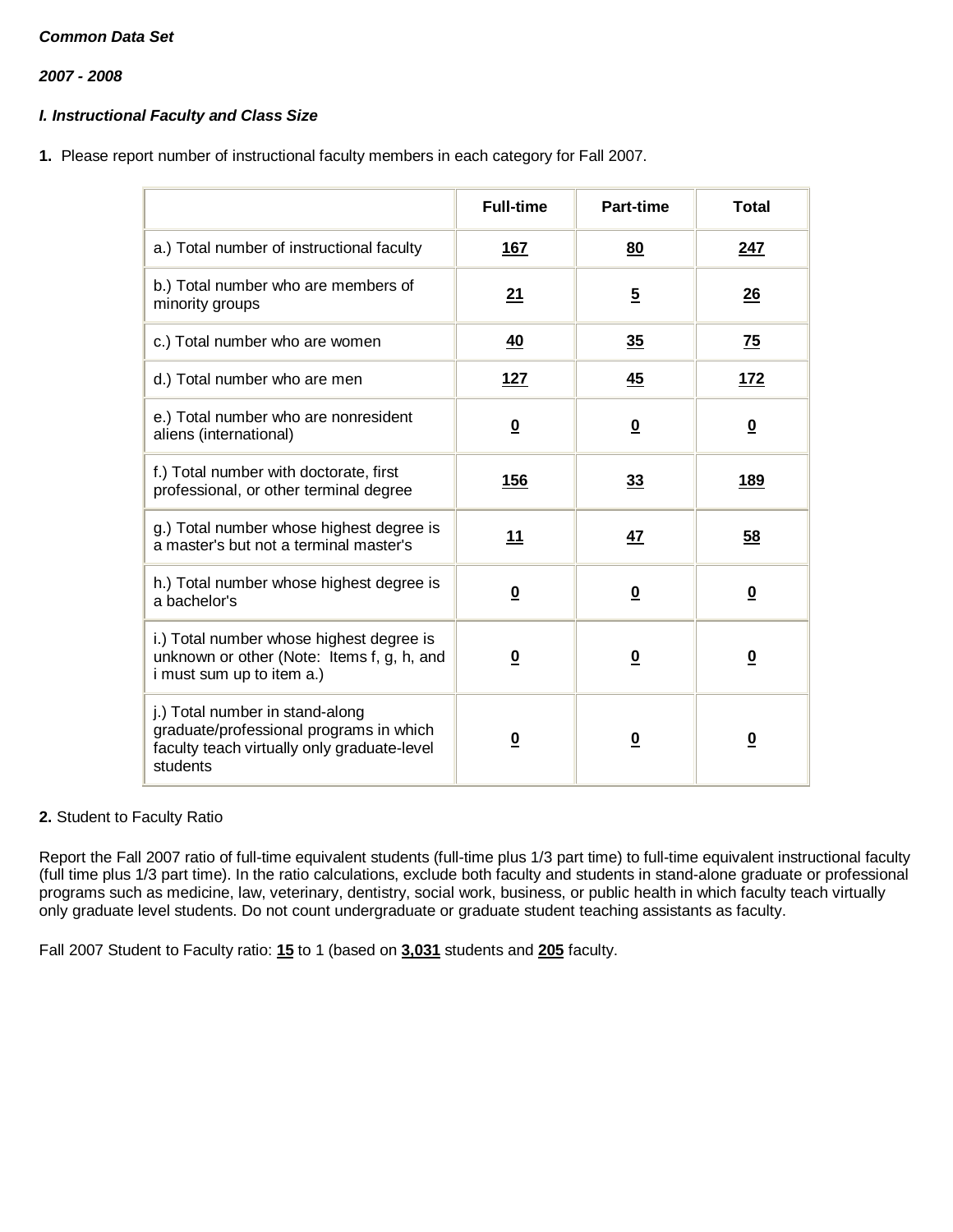# *2007 - 2008*

## **3.** Undergraduate Class Size

In the table below, please use the following definitions to report information about the size of classes and class sections offered in the Fall 2007 term.

*Class Sections:* A class section is an organized course offered for credit, identified by discipline and number, meeting at a stated time or times in a classroom or similar setting, and not a subsection such as a laboratory or discussion session. Undergraduate class sections are defined as any sections in which at least one degree-seeking undergraduate student is enrolled for credit. Exclude distance learning classes and noncredit classes and individual instruction such as dissertation or thesis research, music instruction, or one-to-one readings. Exclude students in independent study, co-operative programs, internships, foreign language taped tutor sessions, practicums, and all students in one-on-one classes. Each class section should be counted only once and should not be duplicated because of course catalog cross-listings.

*Class Subsections:* A class subsection includes any subsection of a course, such as laboratory, recitation, and discussion subsections that are supplementary in nature and are scheduled to meet separately from the lecture portion of the course. Undergraduate subsections are defined as any subsections of courses in which degree-seeking undergraduate students enrolled for credit. As above, exclude noncredit classes and individual instruction such as dissertation or thesis research, music instruction, or one-to-one readings. Each class subsection should be counted only once and should not be duplicated because of cross-listings.

## **Number of Class Sections with Undergraduates Enrolled**

|                                      | $2 - 9$ | $10 - 19$  | $20 - 29$  | 30-39                    | 40-49     | 50-99    | $100+$                  | Total      |
|--------------------------------------|---------|------------|------------|--------------------------|-----------|----------|-------------------------|------------|
| <b>CLASS</b><br><b>SECTIONS</b>      | 95      | <u>180</u> | <u>221</u> | 82                       | <u>18</u> | 25       | $\overline{\mathbf{0}}$ | 621        |
|                                      | $2 - 9$ | $10 - 19$  | 20-29      | 30-39                    | 40-49     | 50-99    | $100+$                  | Total      |
| <b>CLASS SUB-</b><br><b>SECTIONS</b> | 47      | 37         | 46         | $\underline{\mathbf{0}}$ | <u>0</u>  | <u>0</u> | <u>0</u>                | <u>130</u> |

# **Undergraduate Class Size (provide numbers)**